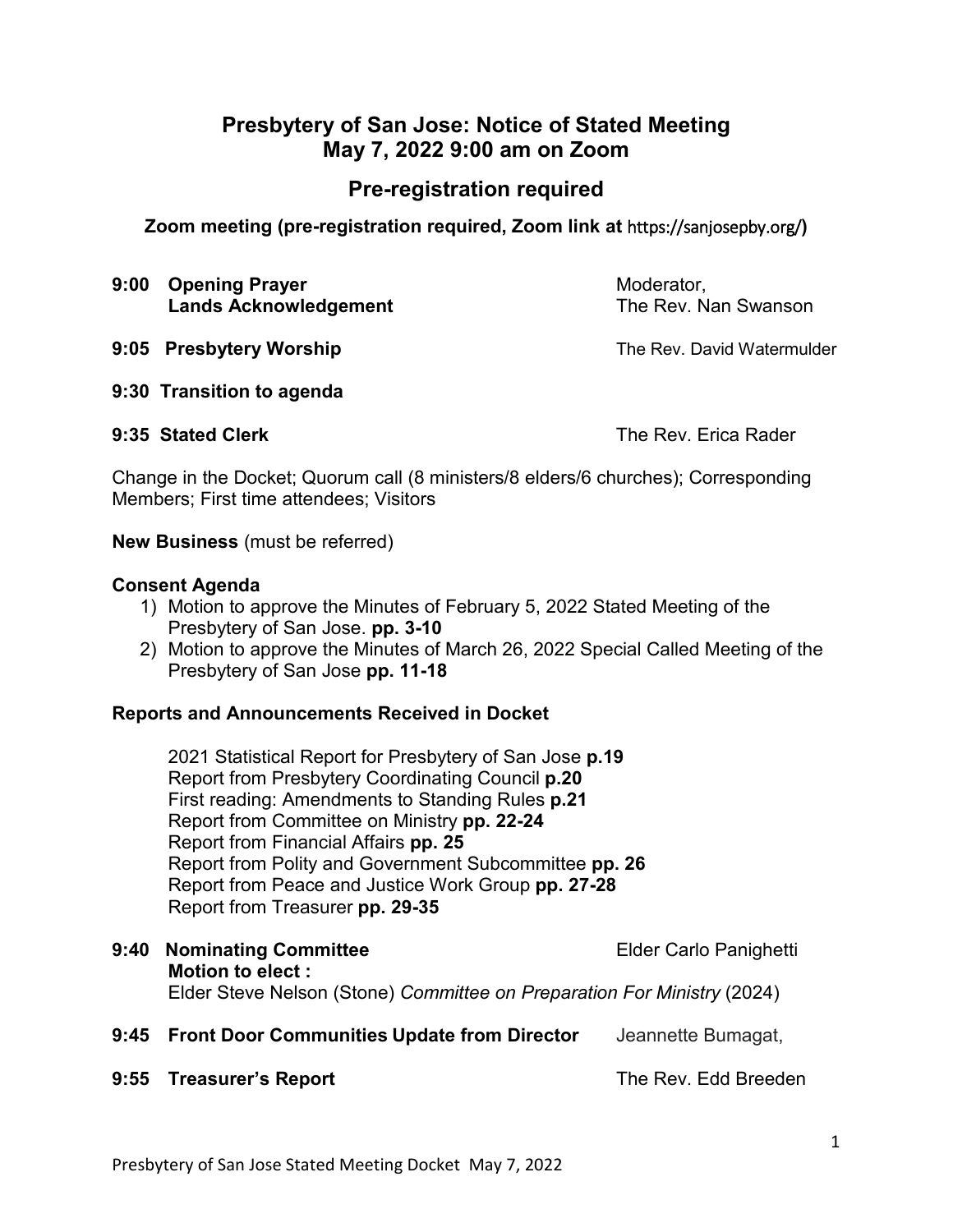| 10:10 Polity and Government Sub Committee<br>First Reading on Amendment to Standing Rules<br><b>Session Records</b> | <b>Elder Carol Holsinger</b> |
|---------------------------------------------------------------------------------------------------------------------|------------------------------|
| 10:15 Committee on Ministry: Introductions<br>Rev. Rebecca Dix<br>Rev. Jane Esterline                               | The Rev. Mark Peake          |
| 10:25 Committee on Representation & Empowerment                                                                     | The Rev. Annanda Barclay     |
| 10:35 Break                                                                                                         |                              |
| 10:40 Mission and Outreach Work Group                                                                               | The Rev. Vincent Arishvara   |
| 10:50 Church Health & Growth Work Group                                                                             | The Rev. David Watermulder   |
| 11:00 Peace and Justice Work Group                                                                                  | Elder Meredith Hurley        |
| 11:10 Prayer for Presbytery Concerns                                                                                | The Rev. Nan Swanson         |
| <b>11:25 Announcements</b>                                                                                          |                              |
| 11:30 Stated Clerk                                                                                                  | The Rev. Erica Rader         |
| 11:35 Adjournment with Prayer                                                                                       | The Rev. Nan Swanson         |

**2022 Standing Meetings of the Presbytery of San Jose will be on Zoom: September 24 and November 19**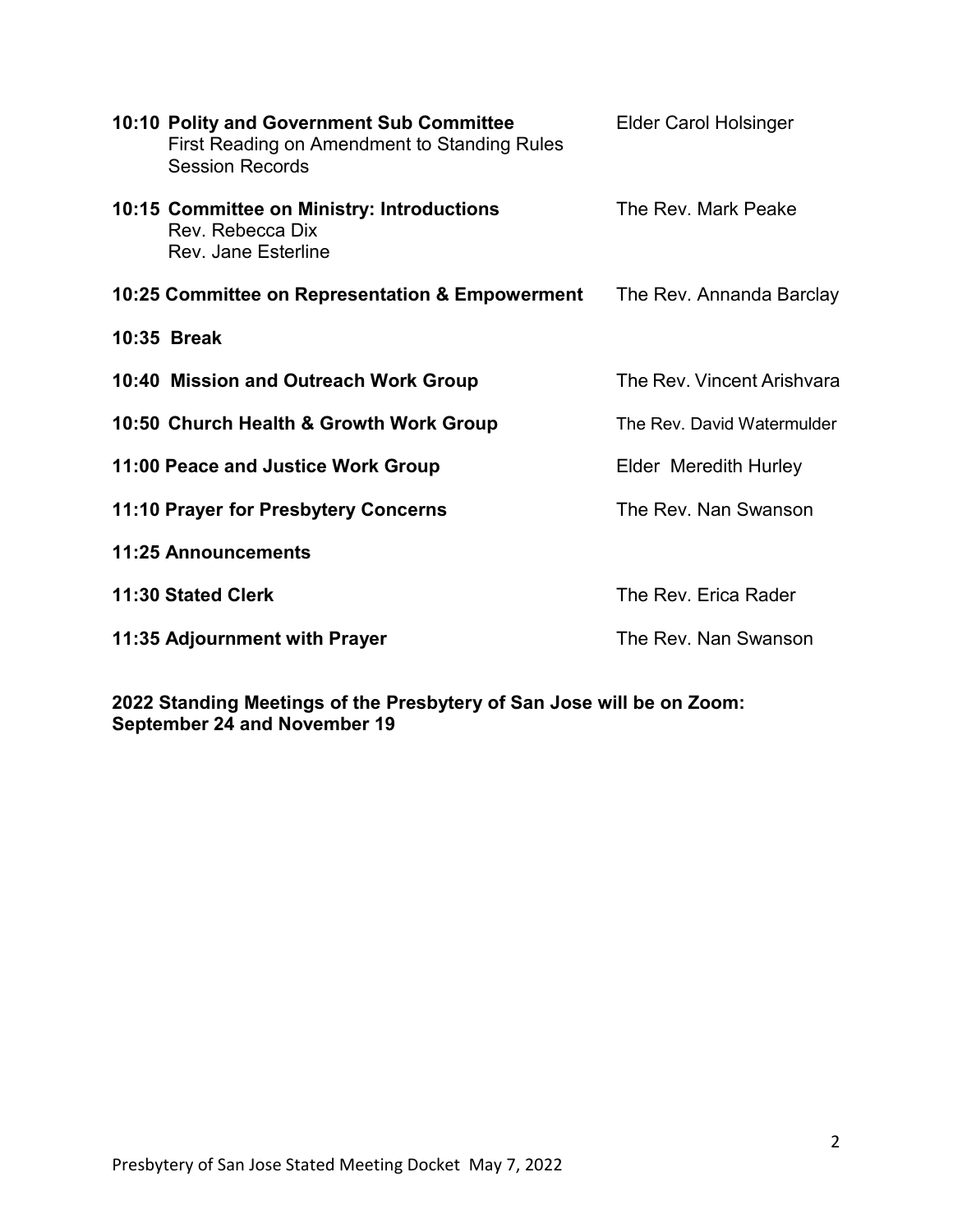# **Presbytery of San Jose Minutes of Stated Meeting Saturday, February 5, 2022 via Zoom**

The Stated Meeting of the Presbytery of San Jose was called to order at 9:01 a.m. by the Moderator, the Rev. Nan Swanson, who opened the meeting with prayer.

# **Worship**

The Moderator appeared against a background picture of the Gonzales Community Presbyterian Church, and introduced the Rev. Steve Knowles, pastor, who gave information on the Salinian indigenous people, the "People of the Oaks." He also gave a brief history of the Gonzales church and its programs, which include a food program and clothing distribution.

The Moderator noted that the focus of this year is to be on indigenous peoples, and called for a moment of silence to honor the Ohlone peoples.

Addie Domske, Sunnyvale, Peacemaking Advocate for the Presbytery, presented an interactive reflection which acknowledged the traditional territory on which our country is built, and how indigenous voices have added to our understanding of Christianity.

Outgoing Presbytery Moderator, the Rev. Andy Wong, then formally installed the Rev. Swanson as Moderator.

## **Transition to Agenda**

## **Stated Clerk**

The Rev. Erica Rader noted these items

- changes in the docket.
- The presence of a quorum
- The presence of corresponding member the Rev. Jane Esterline from the Presbytery of Pittsburg, PA.
- Introduction of first time attendees

## **Ruling Elder Committee Chairs / Coordinating Council/ Synod Commissioners and past Moderators present**

Amboy, Elsa Hamm, Claudia Holsinger, Carol Lee, James Ludwig, Marcia

Notor, Nannette Odell, Jane Panighetti, Carlo Viale, Lynn Zisch, Rosaleen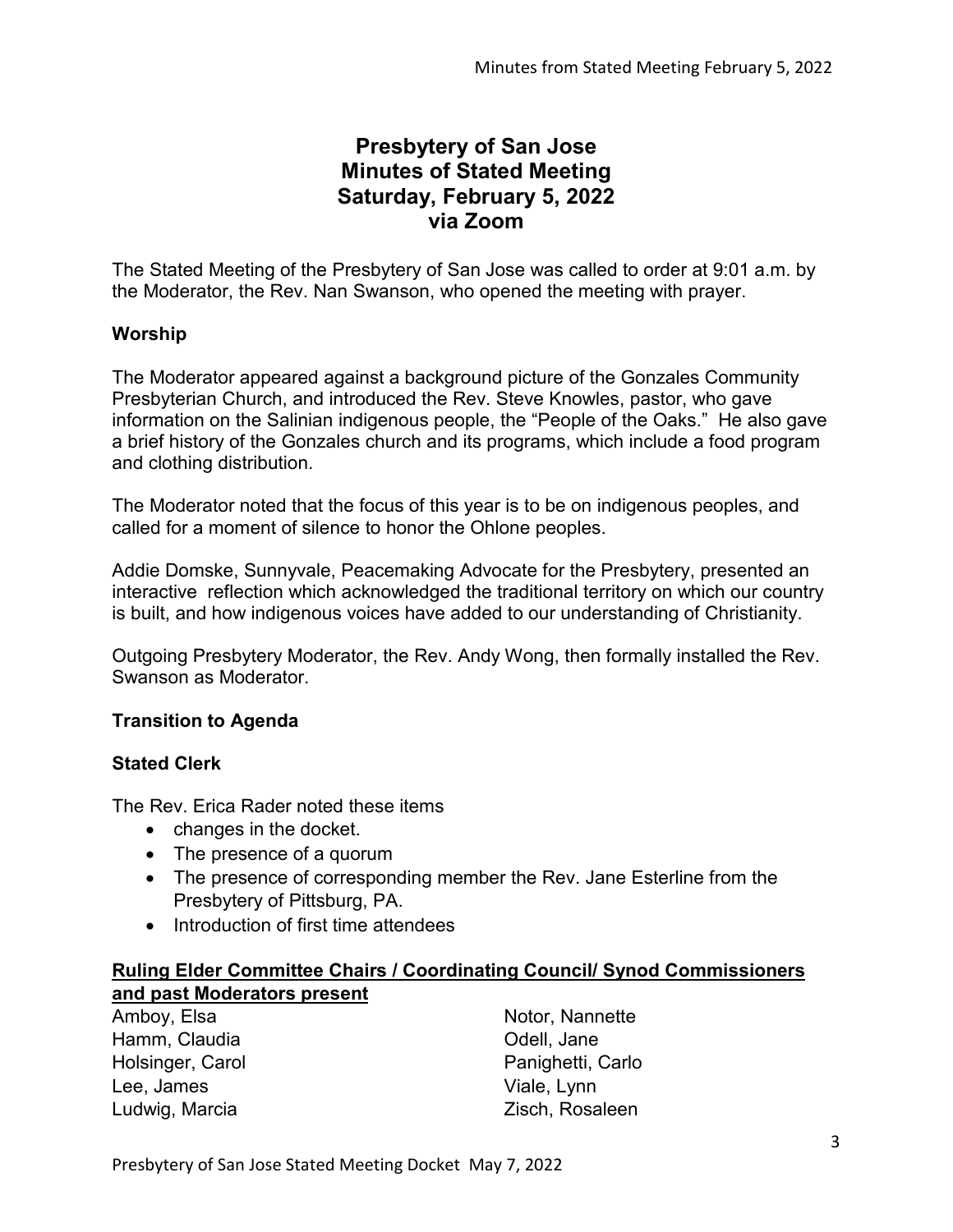# **Teaching Elders Present**

Althaus, Ryan Arishvara, Vincent Bales, Jennifer Barclay, Annanda Barraca, Jason Bennett, James Boles, Margaret Willis Browning, Geoff Eschen-Pipes, Kathleen Evans, Samantha Franzen, Bryan Gibson, Diana Hahn, Taejinn

Hoffman, Daniel J Kim, Hardy Lane, Bill Lee, Irene Pak Lee, Jaeguen Lee, Joey Logan, Molly Macway, Evie Matusiewicz, Stella McAnelly, Anne McGinnis, Katheryn Norman, Steve Olson, Robby

Peake, Mark Peterson-Iyer, Karen Rader, Erica Rausch, Andy Reyes-Chow, Bruce Sohn, Joseph Troester, Deborah Van Laar, Trevor Watermulder, David Wong, Andy Wong, Lindsey Woods

# **Teaching Elders, Honorably Retired, Present**

Baker, Debra Boatwright, Libby Bowles, Bob Bracey, Dale

Breeden, Edd Knowles, Steve Kress, Karla McCreath, David

## **Teaching Elders, Not Present**

Allen, Stephanie Lutz Boyer, Tim Choi, Don Crocker, Douglas Drescher, Kent Esaki, Ted Hansen, Chris Hanson, Duncan

Hejmanowski, Karin Kim, Han Ho Kim, Taelor Kuo, Ruth Lai, Hsien-Chang LeClaire, Sharon Lee, Fred Minerva, George

Pearson, Marjorie Person, Brian Swanson, Erik Thorson, Martha Tsai, Andrew Williams, Chris Woodsmall, Dennis Yoon, I Sil

Swanson, Nan Vilardo, Larry

## **Teaching Elders, Honorably Retired, Not Present**

Ahn, Dong Sung Bartow, Jay Bender, Jim Bland, Byron Bristol, John Burke, John Choi, Samuel Dosker, Richard Doyal, George Erickson, George Gardner, Thomas Hansen, David Harrington, Nancy Harvey, Bill Hollingsworth, Mark Hseih, Stephen Joy, Judith Kim, David Kwang Kim, Insik Kim, Kyung Jae Kim, Young Han Kwon, Young Bai

Kwon, Young K Lewis, Charles Longley, Jack Lyke, Brian Menser, Bruce Momrow, Ed Nelson, Jim Palmer, Marge Rowlinson, Bruce Schmidt, Lyle Smith, Kent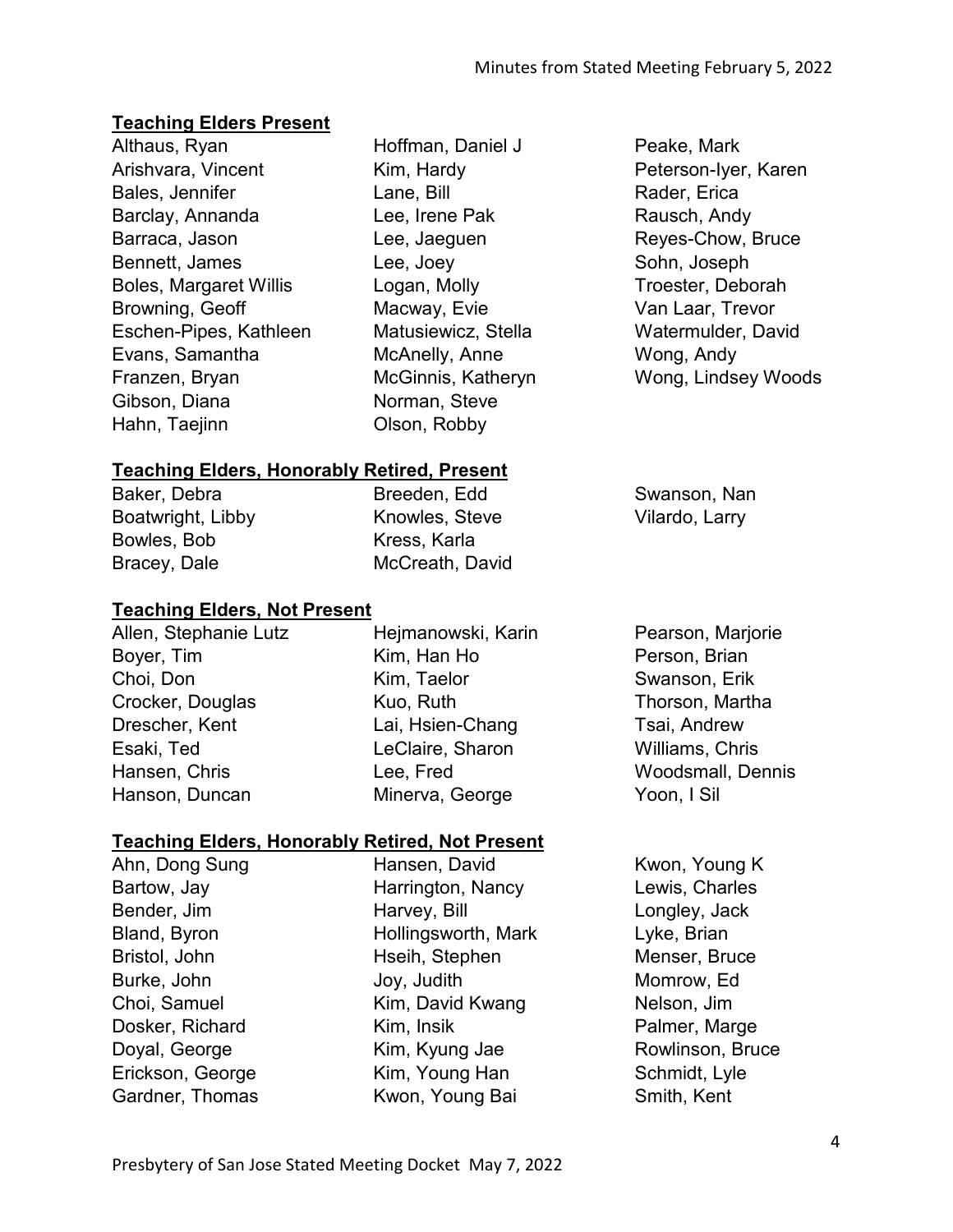Solis, Dick Spencer, Dick Takarabe, Hei Tyler, Lee

#### **Elder Commissioners Present**

**Aptos, St. Andrew**  Manning, Pat **Gilroy**  (none) **Gonzales, Community**  Rutledge, Kay **Los Gatos**  Barry, Beth Cerussi, Natalie Heath, Peggy Lynner, Collette Stock, Stephen **Monterey, El Estero**  Gunter, Lynn **Monterey, First**  Piña, Cory Tucker, Ellen Stone, Rebecca **Mountain View, First**  Edmundson, Bruce Hu, Mickey **Palo Alto, Covenant**  Bernstein, Frank Dere, Beverley Jamin, Joni Templeton, Bruce **Palo Alto, First**  Choi, Sukgi Fidler, Margaret Ann Maris, Martha Noble, Lela **Salinas, Lincoln Avenue**  (none) **Salinas, Northminster**  Tunstall, Patricia **Salinas, St. Phillips**  (none) **San Jose, Cornerstone**  (none)

**San Jose, Evergreen**  Siu, Pam **San Jose, Foothill**  Moore, Woody **San Jose, Santa Teresa Hills**  Elliot, Paul Hines, Horace **San Jose, Stone**  Barret, Neale Goertz, Mel Hurley, Meredith Hurley, Nicholas Lakatos, Rhonda Nelson, Steve **San Jose, Taiwanese American**  (none) **San Jose, Trinity**  Cox, John **San Jose, Westminster**  DeWhitt, Pat Frost, Steven Marovich, Andrew **San Martin**  (none) **Santa Clara, First**  (none) **Santa Cruz, Bonny Doon**  (none) **Santa Cruz, Trinity**  Bauerle, Ellen Cobery, Chuck May, Charlie **Saratoga, Westhope**  Brooksbank, Susan **Sunnyvale**  Freese, Kristy

Yeaney, Darrell

Medsker, Roger Reynolds, Barbara Vickrey, Barry **Sunnyvale, Daesung**  Chun, GJ Minami, Jay **Watsonville, Westview**  Rogers, Barbara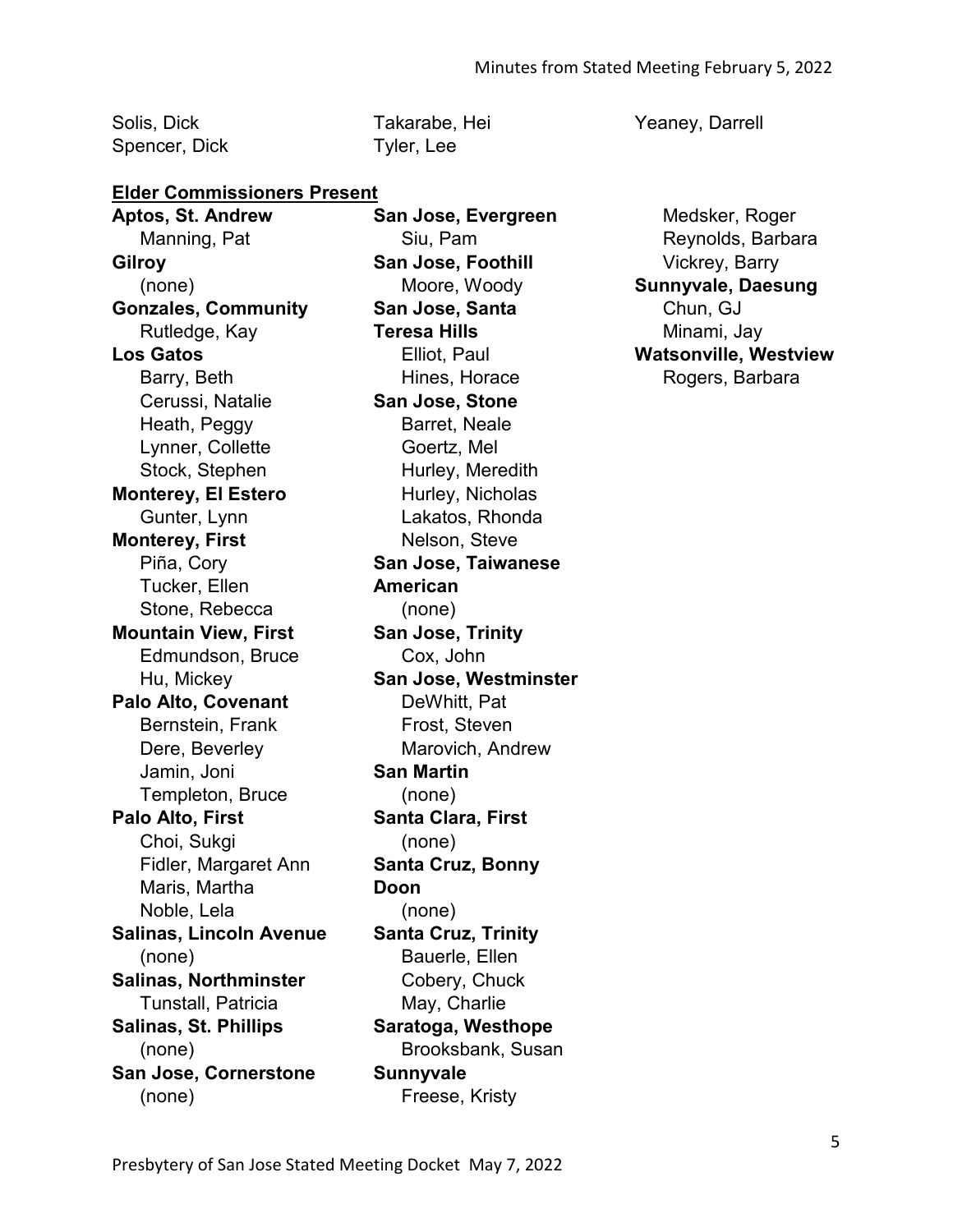**Visitors**

**Comunidad Latinoamericana:** Mike Matusiewicz **Cultivated in Creativity:** Theresa Nelson **Gonzales:** Florence Knowles, Ken Beadell **Palo Alto, First:** John Hackmann, Paul Jones **San Jose, Stone:** Alice Thorn **San Jose, Daesung:** Eric Min **Sunnyvale, Presbytery Peace Advocate:** Addie Domske **Sunnyvale, Presbytery Accountant:** Diane Case **Corresponding Minister from Presbytery of Pittsburgh**: Jane Esterline

# **Consent Agenda**

The Consent Agenda, to approve the Minutes of the November 20, 2021 Stated Meeting of the Presbytery of San Jose, was approved by consensus.

# **Nominating Committee**

Elder Carlo Panighetti presented the following names for election; there were no nominations from the floor and all three were elected.

The Rev. Vincent Arishvara (Trinity, San Jose), Synod Commissioner (class 2024)

The Rev. Deborah Troester (Santa Teresa Hills, San Jose) Committee on Ministry (class 2024)

The Rev. Joe Sohn (Cornerstone, San Jose) Committee on Representation and Empowerment (class 2024)

# **Hunger Advocate Report**

The Rev. Ryan Althaus talked of these subjects:

- Churches can be Earth Care congregations with one example being the use of organic sources for flowers; this can be done by subscription.
- As Advocate he will be making calls to churches about the One Great Hour of Sharing
- National resources on hunger are available, and the Hunger Advocate is available to churches as a speaker.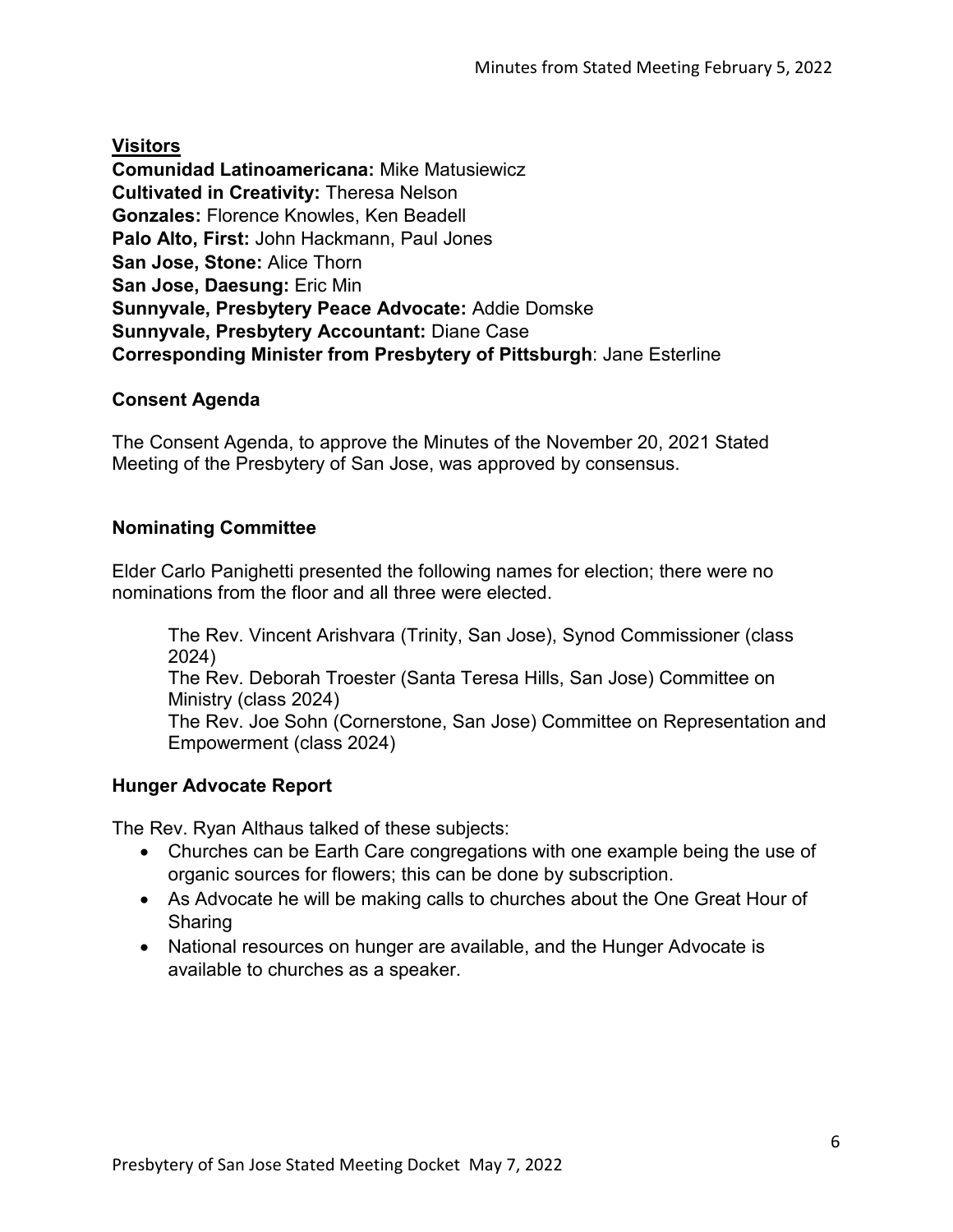## **Executive Presbyter Report from the Rev. Joey Lee**

First I want to wish all of you a Happy Lunar New Year, 4720, the Year of the Tiger. I recently heard someone ask, you know what this means? The Cincinnati Bengals are going to win. I am very proud of my Chinese heritage and culture; I am boycotting the Winter Olympics by not watching it on TV nor reading about any events. I am deeply disappointed by the Chinese government.

While it may be a new year on calendars, lunar and solar, in many ways it feels the same as we enter the third year of the pandemic. We all pivoted. We all adjusted and readjusted. We all continue to recalibrate to the new normal.

A year ago, almost to the day, in my report to the Presbytery, I asked you to pray for two pastors who had tested positive for the virus. Remember, all this was pre-vaccine. We give thanks for the recovery of one. And we give thanks for the life and ministry of Rev. Sim Granado, who did not recover. Since then, many more have tested positive, some with mild symptoms, others severe. And these are only among pastors I am aware of. I am sure the same holds true for you other leaders, as well as many members of our congregations.

Through variants and surges, we persevere, adjusting and adapting our individual and corporate lives.

## **Two recent editorials you may have seen:**

The New York Times, Jan. 30, 2022, *Why Churches Should Drop Their Online Services,* by Tish Harrison Warren, a priest in the Anglican Church in North America.

And in response:

The Presbyterian Outlook, Jan. 31, 2022, *In Defense of an Online Ministry Presence*, by Andrew Taylor-Troutman, pastor of Chapel in the Pines Presbyterian Church, Chapel Hill, North Carolina.

I found myself agreeing with both on various points. (Hey, I'm not conflicted…I'm complicated.)

This caused me to wonder about our life as a presbytery. We have been meeting on Zoom for two plus years. The Coordinating Council of the Presbytery agreed to continue as such, for this meeting and the May meeting. But what about moving forward? There are lots of pluses and minuses here.

So what do you think? How do we maintain being a connectional church in this time?

Here is what I would like to do.

I have a couple of poll questions I'd like to ask.

Then we will go into break out rooms for you to share.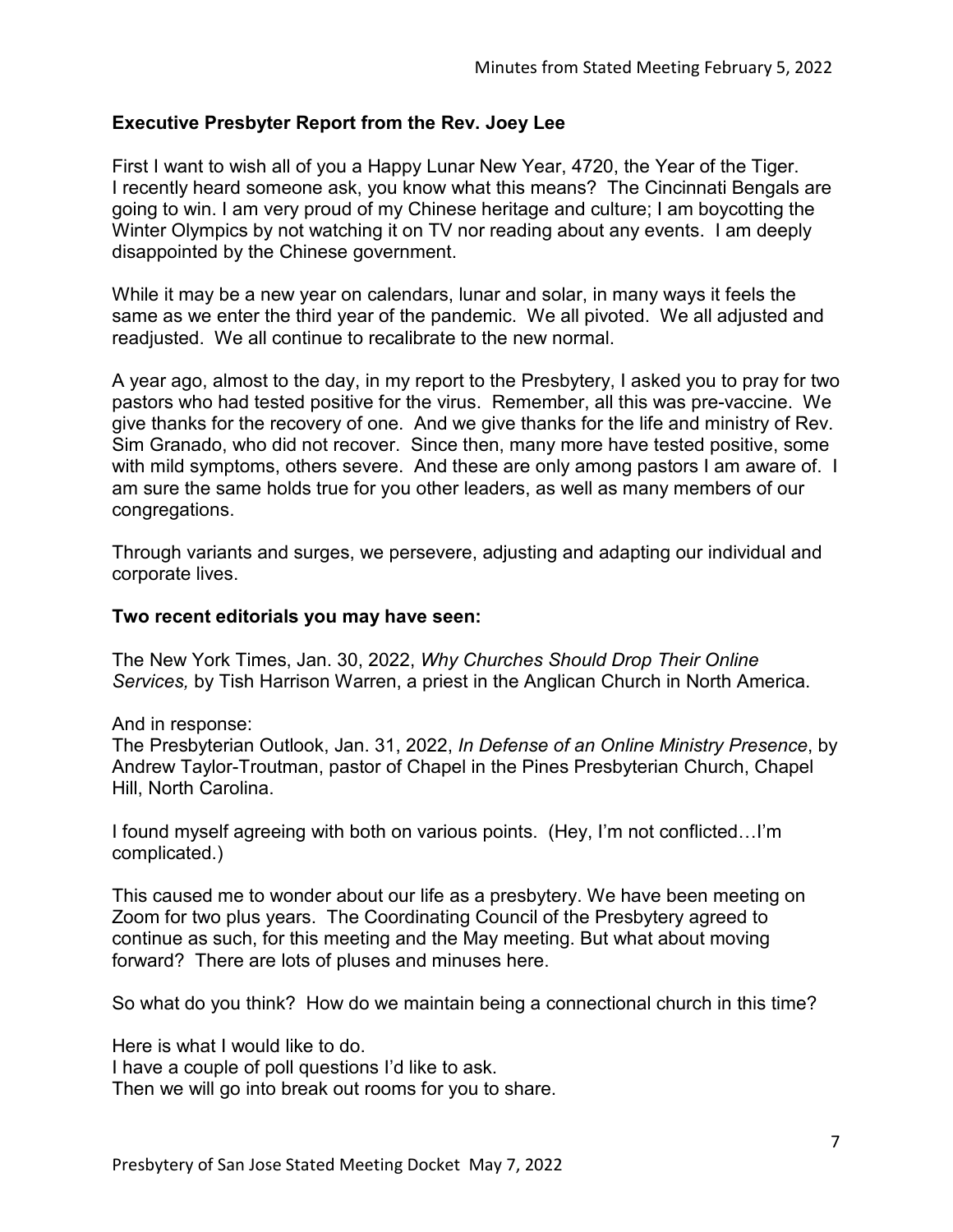Afterwards we'll return and hear brief reports.

BRIEF REPORTS: **Polls**

The current situation at my congregation is:

- 1. Worship in-person, meetings and fellowship in-person, no precautions. (0/94) 0%
- 2. All in-person, but with safety precautions. (2/94) 2%
- 3. Hybrid worship, some in-person events, with safety precautions. (76/94) 81%
- 4. Everything online, no in-person events. (16/94) 17%

I feel the following about Zoom Presbytery meetings:

- 1. This is so convenient, let's keep them. (20/95) 21%
- 2. I like them, but once a year in person would be nice. ((45/95) 47%
- 3. I'm still worried about COVID and don't think it wise to gather in large groups. (18/95) 19%
- 4. We should gather in person again for meetings and fellowship. (12/95) 13%

If we do have a Presbytery meeting in-person:

- 1. It should be hybrid with in-person and online option. (82/91) 90%
- 2. It should be in-person only for discussion, debate and voting. (9/91) 10%
- 3. It should move around to various locations. (30/91) 33%
- 4. It should be in a consistent, central location with good technology. (61/91) 67%

The Presbytery gathered in break out rooms for discussion, with these points as some of the results:

- Flexibility of online may allow for meeting days other than Saturday.
- Sharing strategies for decision making so pastors are not isolated.
- The need for in person relationships versus the need to not drive long distances.
- If we have one in-person meeting per year, make the relationship part intentional; work on building community.
- Zoom is better ecologically
- In any case, have Zoom meetings of committees, work groups.
- Donations are done with more difficulty when you are Zooming.

## **Mission and Outreach Work Group**

The Rev. Vince Arishvara reported that the group is giving grants for mission projects, is meeting every other month, and still intends to go to Peru on a mission trip, but Covid has made planning uncertain.

He introduced Pam Sui who described the Evergreen Presbyterian, San Jose, work in mission, including support of migrant families in northern Monterey County. This included support for an indigenous folk dance group, and support for improved internet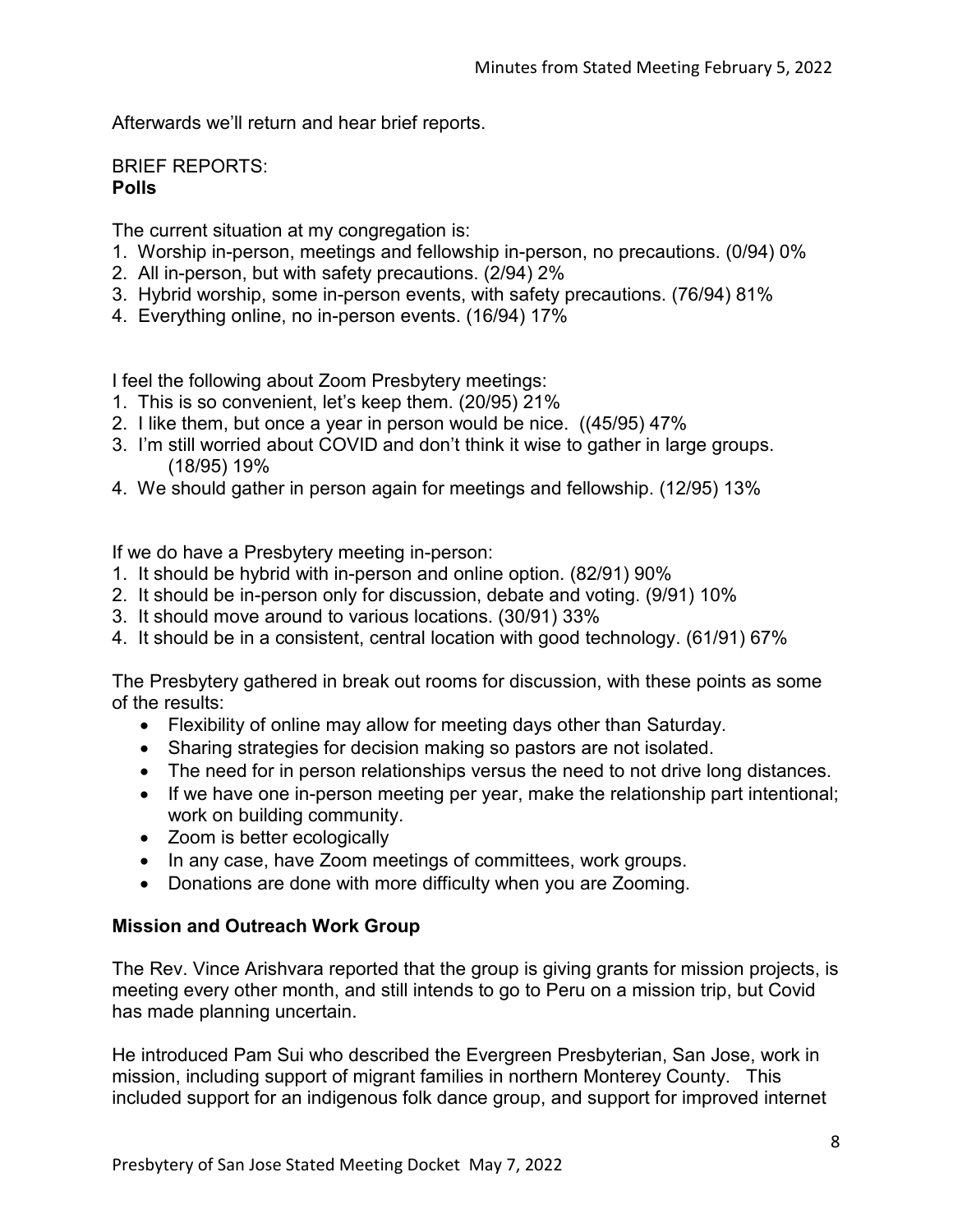connections. The latter project came about because of a student at San Jose State, through whom they got to know her family and to understand how important the internet was to her and to her family.

# **Church Health and Growth Work Group**

The Rev. David Watermulder reported that a number of churches have received grants to help with technology, and that those grants will continue to be available; that the Work Group is carrying out its oversight of the 1001 Worshipping and Fellowship projects in our presbytery; and that the group is asking what we can do as Covid wanes.

# **Committee on Representation & Empowerment**

The Rev. Annanda Barclay described the committee as being required by the Book of Order, with a goal of inclusiveness and justice in representation. She noted that there will again be Lenten Reflection groups, looking at our spiritual and emotional lives during the last five years. The group will work on how to lift up, and resource, congregations.

## **Westview, Watsonville**

Moderator Nan Swanson changed the background picture to the Westview Church, and introduced pastor the Rev. Dan Hoffman, who gave a brief talk on the congregation, its Japanese roots, and its interracial present.

# **Peace and Justice Work Group**

Elder Meredith Hurley (Stone, San Jose), reported on the group's support of the Amah Mutson Tribal Band and their campaign to protect Juristac. The issue is traditional sacred tribal lands near Gilroy, threatened by an open pit sand and gravel mining operation. She suggested that congregations get signatures on a petition, ask their Session to send a letter, have adult education programs, and donate to the campaign.

Elder Hurley also suggested that presbyters contact her about the issue of a new jail in Santa Clara County, to which there is considerable opposition.

## **Time for Prayer**

There was a time for prayer for Presbytery concerns.

## **Announcements**

There were announcements about outreach to pastors for a class on NIMBYism; a little free library in front of Westhope, Saratoga, with books on anti-racism; a multi congregational, multistate Lenten group; training for church treasurers; and an appearance by Jan Richardson at Westhope, Saratoga.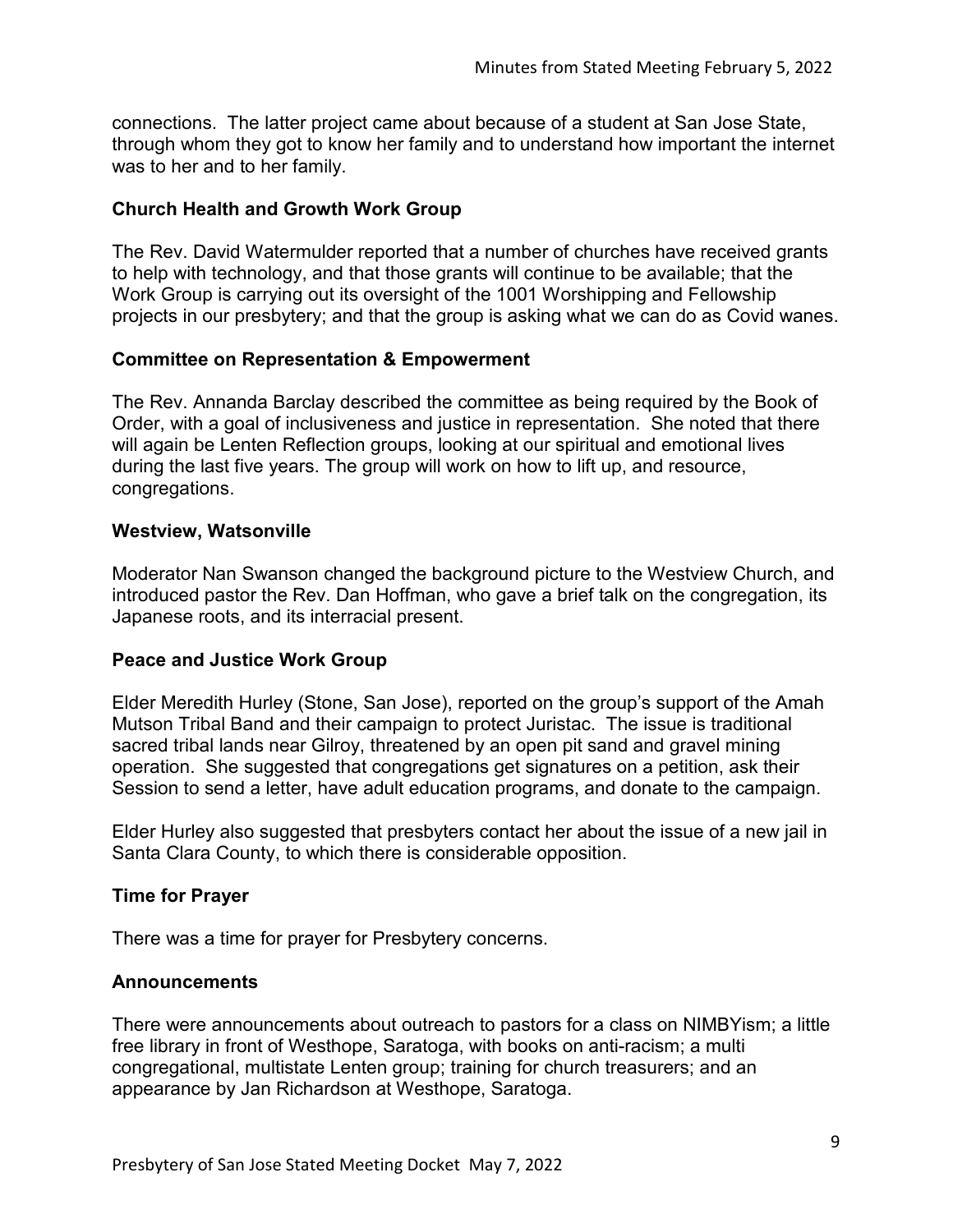# **Stated Clerk**

The Rev. Erica Rader gave thanks for the richness of this meeting, and expressed support for Clerks of Session as they work on statistical reports.

## **Closing with Prayer and Adjournment**

The Moderator gave the closing prayer and declared the meeting adjourned.

# **Appendix A**

**Coordinating Council of the Presbytery of San Jose Informational items:**

**The Coordinating Council met on January 13, 2022 at 6:30 pm by Zoom Motion to elect Carol Holsinger as chair of Polity and Government Subcommittee was approved.**

**Committee on Ministry, Committee on Preparation for Ministry and Financial Affairs Committee do not have information or actions for the February Presbytery meeting.**

**Committee on Representation and Empowerment** plans to offer another Sunday Lenten Series in 2022.

**Joey Lee reported that Ryan Althaus launched a bi-weekly radio show on KSQD Community Radio in Santa Cruz called** *Faith Matters*, made possible through a grant from Mission Outreach Work Group. As part of the underwriting, a 30-second promotion will be read on the radio station throughout the week, thanking the Presbytery naming our churches in Santa Cruz County.

**The Stated Clerk and Treasurers' 5 year terms expire at the end of this year.** Joey Lee will be a resource to the Nominating Committee, Personnel Committee and Polity and Government Sub Committee to move forward with the necessary actions. Erica Rader and Edd Breeden have both expressed that they wish to be elected for additional terms.

**Geoff Browning was elected TE Commissioner to General Assembly by email vote Dec 15 2021.** Based on the deadlines for submitting our Commissioner names to the General Assembly staff, the Coordinating Council took on this uncontested election on behalf of the Presbytery under the provision that permits them to resolve emergent business.

**Task force on Child & Vulnerable Adult Protection Policy launched**. They will propose a rewritten protection policy for churches to adopt that will require tenant compliance as well. The task force will communicate with moderators and clerks of session to let them know that this is happening. Thanks to Coordinating Council members Martha Thorson and David McCreath for their support on this task force. They are joined by Nan Notor, Horace Hines, Evie Macway, Chyrise King, and will be resourced by Erica Rader and Collette Lynner.

**The Rev. Ben Newcomer (HR)** passed away over Christmas holidays. He was active in social justice issues and civil rights in the 1950s and 1960s as a freedom rider. His memorial is tentatively scheduled for Feb. 2022.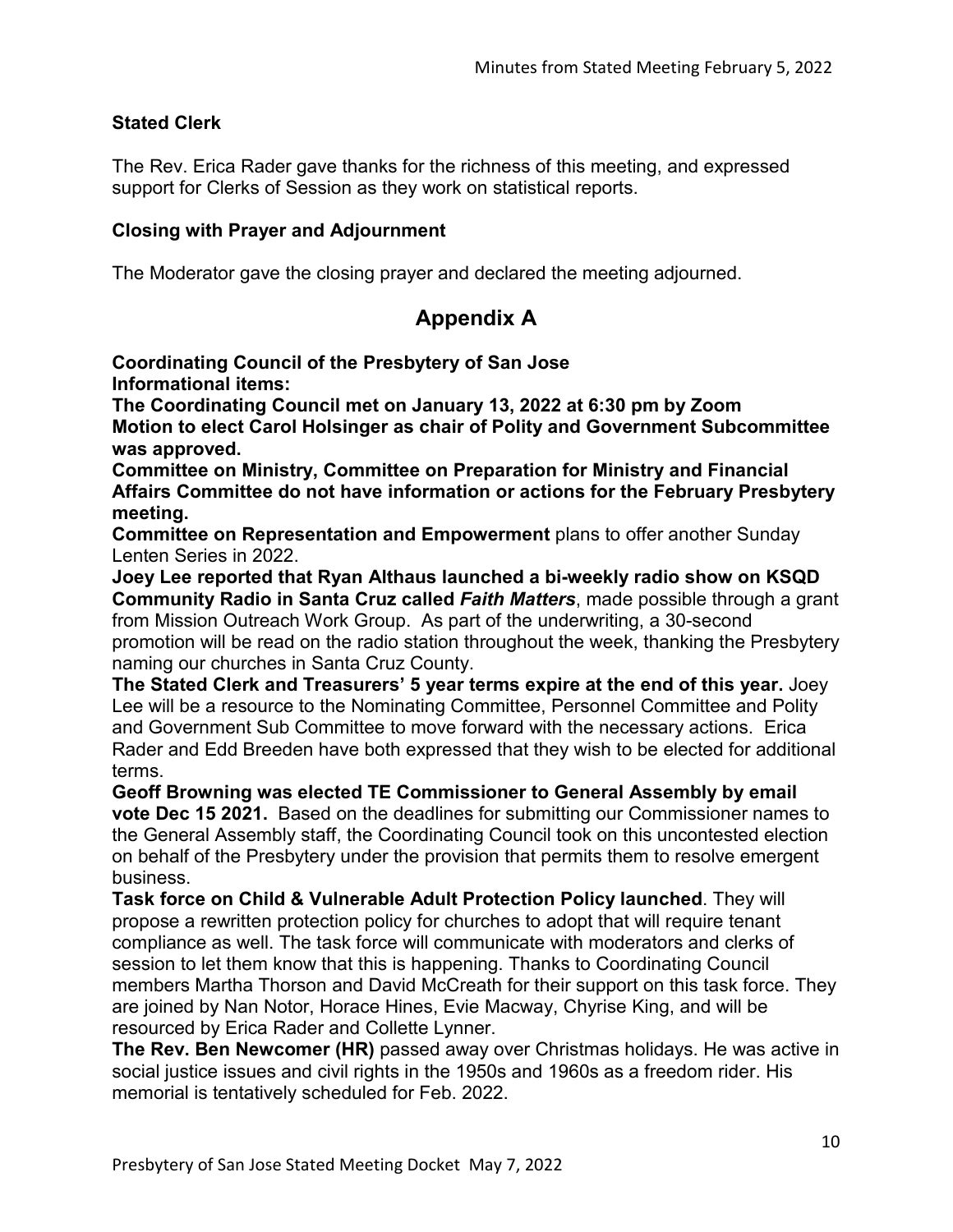#### **Presbytery of San Jose Minutes of Special Called Meeting March 26, 2022, 9:00 am on Zoom**

The special called meeting of the Presbytery of San Jose was opened with Prayer by Moderator the Rev. Nan Swanson at 9:02 am. Moderator Swanson then gave a "land acknowledgment" of the Ohlone peoples. The presbytery held a moment of silence in acknowledgment of our debt to them.

# **Stated Clerk**

The Rev. Erica Rader stated

- the presence of a quorum, and
- the presence of a visitor, Pilar Furlong, from the Bill Wilson Center,
- acknowledgment that the meeting was being recorded,
- that attendees could address only the published purpose of this meeting.

The Presbytery voted approval of the agenda as published.

# **Teaching Elders Committee Chairs / Coordinating Council/Past**

| <b>Moderators/Synod Commissioners Present</b> |                     |                |
|-----------------------------------------------|---------------------|----------------|
| Amboy, Elsa                                   | Rosen, Carolyn      |                |
| Holsinger, Carol                              | Viale, Lynn         |                |
| Notor, Nannette                               | Zisch, Rosaleen     |                |
| Odell, Jane                                   |                     |                |
| <b>Teaching Elders Present</b>                |                     |                |
| Althaus, Ryan                                 | Lee, Joey           | Rader, Erica   |
| Bales, Jennifer                               | Logan, Molly        | Reyes-Chow, I  |
| Choi, Don                                     | Macway, Evie        | Van Laar, Trev |
| Dix, Rebecca                                  | Matusiewicz, Stella | Watermulder, I |

Dix, Rebecca Evans, Samantha Franzen, Bryan Kim, Hardy

McAnelly, Anne Norman, Steve Olson, Robby

Bruce vor, David Wong, Lindsey Woods

Swanson, Nan Vilarado, Larry

# **Teaching Elders, Honorably Retired, Present**

Boatwright, Libby Bowles, Bob

Breeden, Edd McCreath, David

## **Teaching Elders, Not Present**

| Allen, Stephanie Lutz | <b>Boles, Margaret Willis</b> | Esaki, Ted             |
|-----------------------|-------------------------------|------------------------|
| Arishvara, Vincent    | Boyer, Tim                    | Eschen-Pipes, Kathleen |
| Barclay, Annanda      | Browning, Geoff               | Gibson, Diana          |
| Barraca, Jason        | Crocker, Douglas              | Hahn, Taejinn          |
| Bennett, James        | Drescher, Kent                | Hansen, Chris          |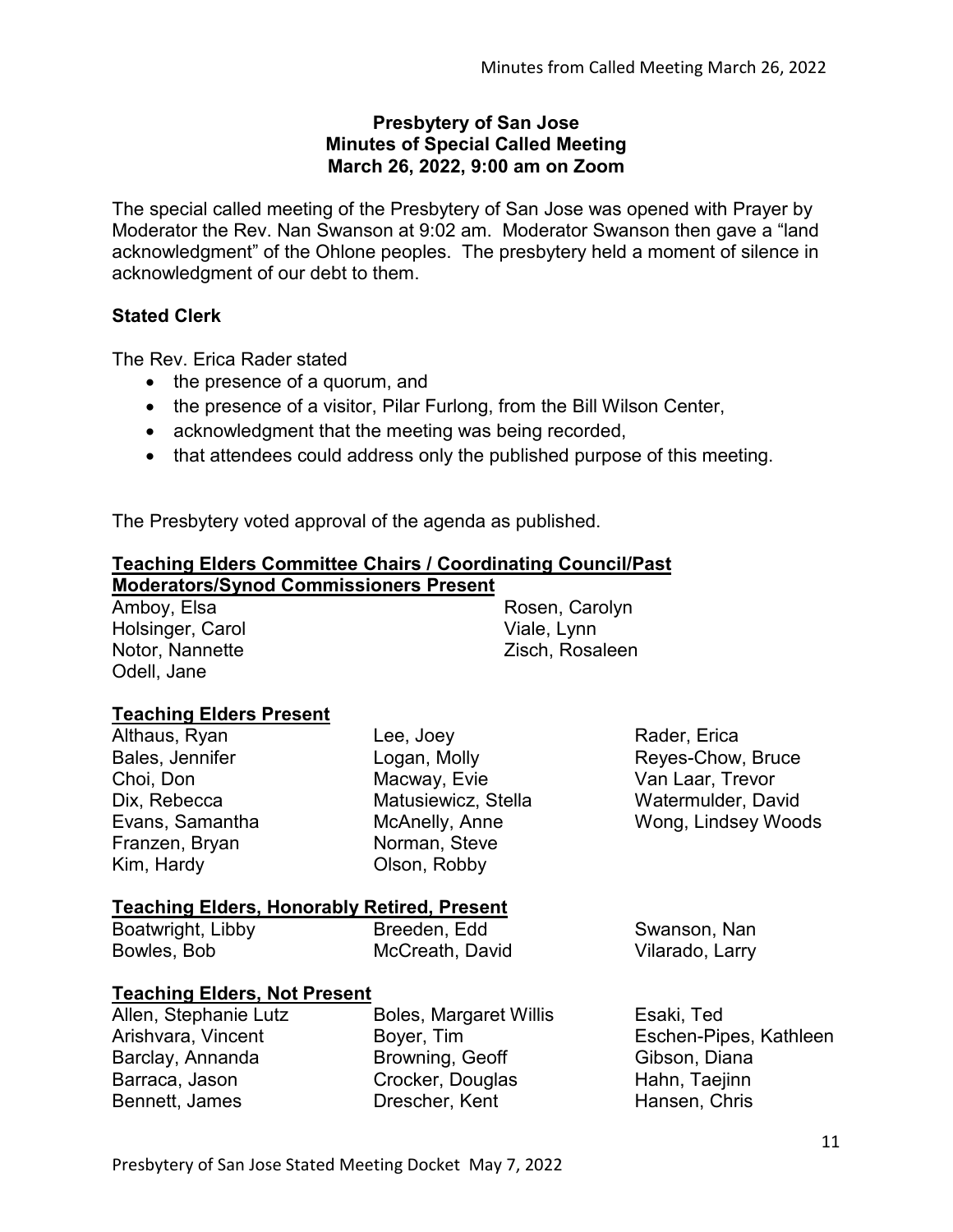- Hanson, Duncan Hejmanowski, Karin Hoffman, Daniel J Kim, Han Ho Kim, Taelor Kuo, Ruth Lai, Hsien-Chang Lane, Bill LeClaire, Sharon
- Lee, Fred Lee, Irene Pak Lee, Jaeguen McGinnis, Katheryn Minerva, George Pearson, Marjorie Person, Brian Peterson-Iyer, Karen Rausch, Andy

Hollingsworth, Mark Hseih, Stephen Joy, Judith

Kim, David Kwang

Kim, Kyung Jae Kim, Young Han Knowles, Steve Kress, Karla Kwon, Young Bai Kwon, Young K Lewis, Charles Longley, Jack

Harvey, Bill

Kim, Insik

#### **Teaching Elders, Honorably Retired, Not Present**

Ahn, Dong Sung Baker, Debra Bender, Jim Bland, Byron Bracey, Dale Bristol, John Burke, John Choi, Samuel Dosker, Richard Doyal, George Erickson, George Gardner, Thomas Hansen, David Harrington, Nancy

#### **Elder Commissioners Present**

**Aptos, St. Andrew**  Billheimer, Myles Burk, Gene Mihm, Eileen **Gilroy**  (none) **Gonzales, Community**  Rutledge, Kay **Los Gatos**  Barry, Beth Bierly, Reid Caselli, Gene Heath, Peggy Lynner, Collette Stock, Stephen **Monterey, El Estero**  Gunter, Lynn **Monterey, First**  Dickson, Dorothy

Stone, Rebecca Thompson, Ally **Mountain View, First**  (none) **Palo Alto, Covenant**  Bernstein, Frank Kerns, Kathryn Mickelson, Hal Templeton, Bruce **Palo Alto, First**  Jones, Paul Noble, Lela **Salinas, Lincoln Avenue**  (none) **Salinas, Northminster**  Gash, Jackie **Salinas, St. Phillips**  (none)

Sohn, Joseph Swanson, Erik Thorson, Martha Troester, Deborah Tsai, Andrew Williams, Chris Wong, Andy Woodsmall, Dennis Yoon, I Sil

Lyke, Brian Menser, Bruce Momrow, Ed Nelson, Jim Palmer, Marge Rowlinson, Bruce Schmidt, Lyle Smith, Kent Solis, Dick Spencer, Dick Takarabe, Hei Tyler, Lee Yeaney, Darrell

**San Jose, Cornerstone**  (none) **San Jose, Evergreen**  (none) **San Jose, Foothill**  Carrillo, Angie Rowser, Sharon Wu, Xiwei **San Jose, Santa Teresa Hills**  Elliot, Paul **San Jose, Stone**  Barret, Neale McCreath, Ruth Nelson, Steve Thorn, Alice **San Jose, Taiwanese American**  Sern, Pei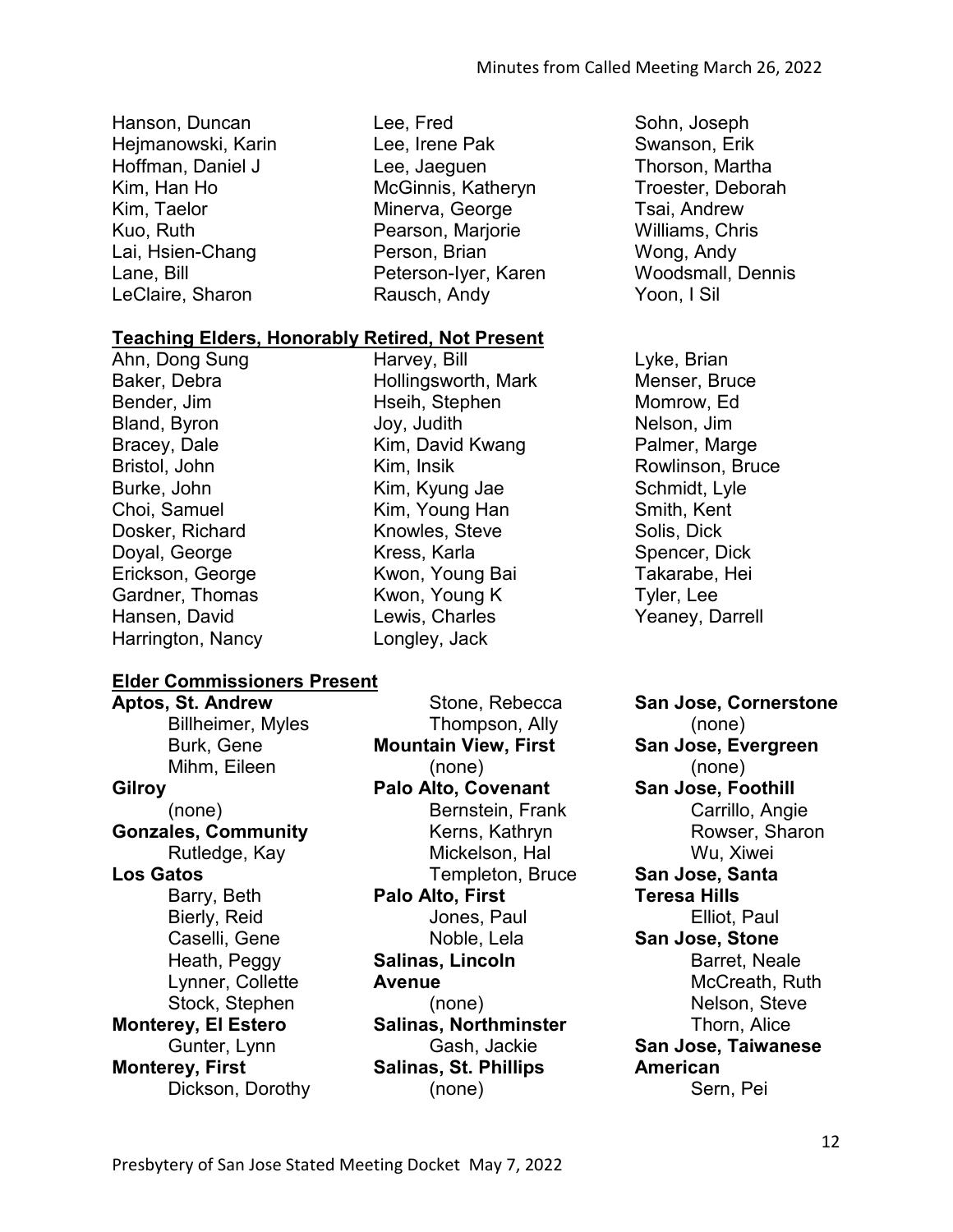**San Jose, Trinity**  Cox, Jon **San Jose, Westminster**  Barrons, Ross Burgess, David Marovich, Andrew **San Martin**  (none) **Santa Clara, First** 

**Visitors Gonzales:** Ken Beadell **Northminster:** Barbara Perry **Bill Wilson Center:** Pilar Furlong

(none) **Santa Cruz, Bonny Doon**  (none) **Santa Cruz, Trinity**  Bauerle, Ellen May, Charlie **Saratoga, Westhope**  (none)

# **Sunnyvale**

Medsker, Roger Papoulias, Joanne Reynolds, Barbara Vickrey, Barry **Sunnyvale, Daesung**  (none) **Watsonville, Westview**  (none)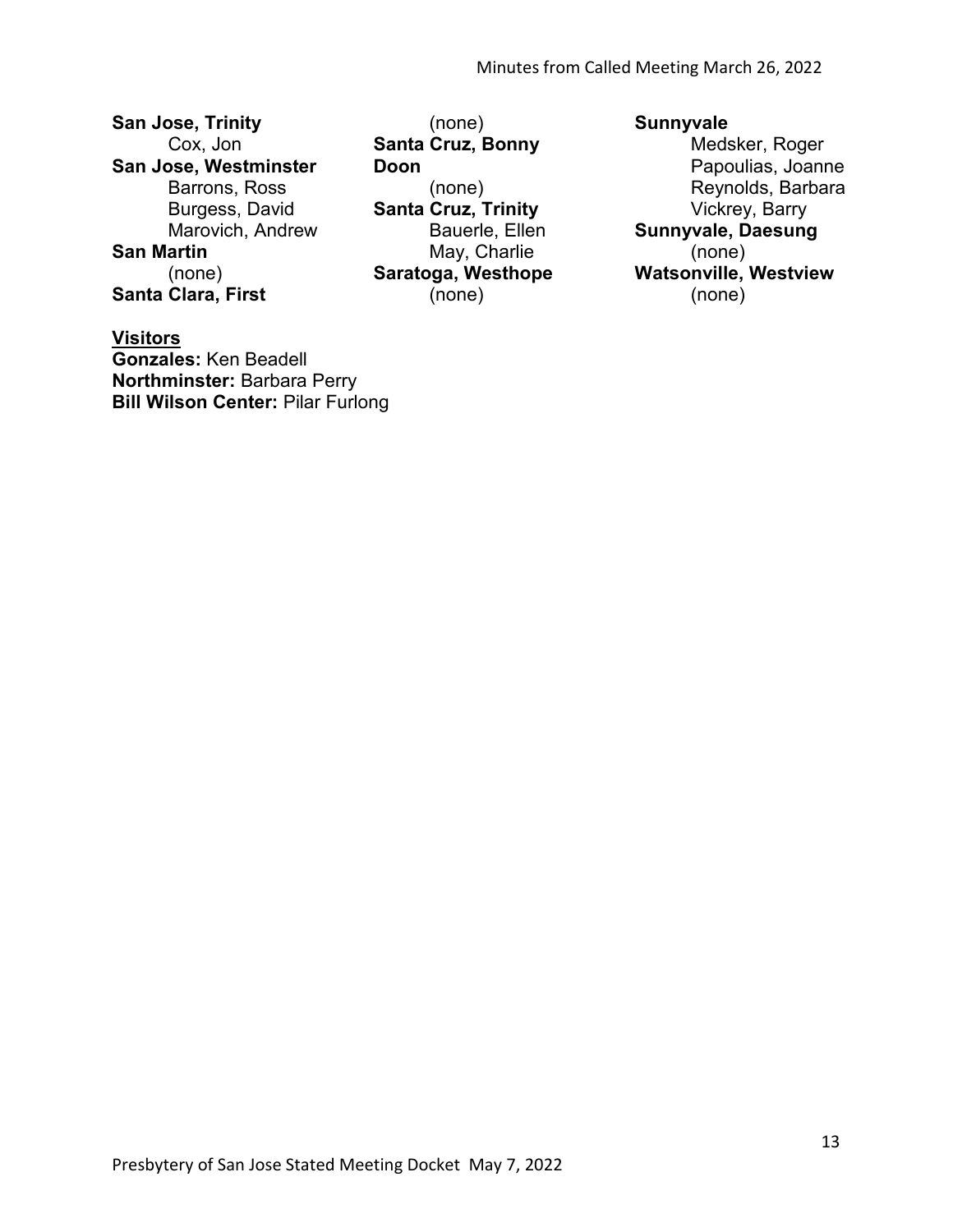The Rev. Lindsay Woods Wong, chair of the Financial Affairs Committee, moved that the Presbytery approve a request from the Administrative Commission for Downtown San Jose that the Presbytery budget \$989,000 to cover an anticipated shortfall in funding for the pending San Jose Urban Ministry project.

The Rev. Woods Wong spoke for the motion. (See Appendix A.)

Sharon Rowser, co-chair of Downtown San Jose Urban Ministry Project, also spoke for the motion. She added the information that funds from the sale of First Presbyterian Church, San Jose, represent about 75% of the funds for this project.

Pilar Furlong, from the Bill Wilson Center, gave information about the Center, and the range of services it offers to youth and families, including counseling, particularly with LGBTQ people, a 24/7 crisis line, and housing/shelter since 1977, as well as support services. She described the Westminster project as a resource center for families and college students. Bill Wilson also has a Center for Living with Dying.

After questions from the floor were answered, the Presbytery voted by poll, with 94% of those responding voting yes. There were 2 nos, and 2 abstentions.

The Rev. Woods Wong then presented Motion 2 as follows: Approve request from Watsonville Public House that the Presbytery budget an additional \$450,000 to cover an anticipated shortfall in funding for the pending Watsonville construction project.

The Rev. Woods Wong then spoke for the motion, noting that it was similar to the first motion, but not identical. (See Appendix B)

Charlie May from the Watsonville Public House spoke for the motion; he noted that Covid caused delays, and that construction starts in April.

The Rev. Robby Olsen also spoke for the motion, saying that the project will pursue other funding beyond the improvement of Presbytery's investment.

There were questions from the floor.

A motion to close debate was voted affirmatively. The main question was voted on by poll, with 77% of those voting saying yes; 18% voted no, and 5% abstained.

Stated Clerk the Rev. Erica Rader thanked the Presbytery for their attention to these matters.

The meeting was closed with prayer by Moderator the Rev. Nan Swanson at 10:25 am.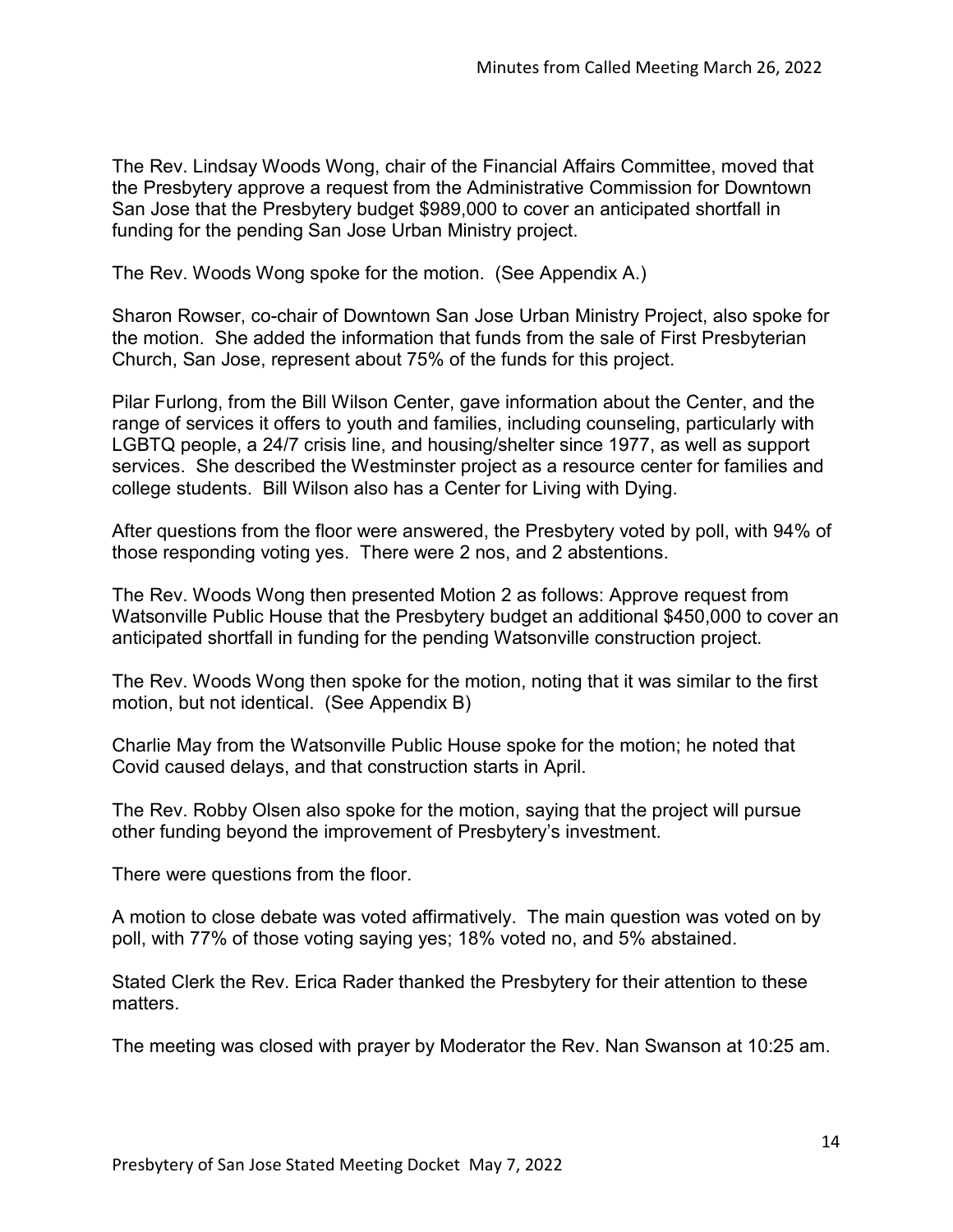# **APPENDIX A**

### To: The Presbytery of San Jose

Re: Update and Request for Additional Funding for the Downtown San Jose Urban Ministry Project

The Administrative Commission for the downtown San Jose project (the Commission) is ready to begin the remodel project on the grounds of Westminster Presbyterian Church ("Westminster") relative to the pending Urban Ministry Center; however, the City permitting process took longer than expected and construction costs have been severely impacted by the COVID 19 pandemic and supply chain issues. As a result, we're facing much higher construction costs than anticipated in 2021 with an increase in both material and labor costs by almost 40% at this point, with no increase in the scope of the work. Our project that was within budget a year ago, now anticipates a shortfall of almost \$989,000. We are prayerfully appealing to the Presbytery to help us close this gap. We have exhausted all avenues for downsizing the project and further delays are likely to drive prices even higher. The Urban Ministry Center, in partnership with Westminster is set to provide needed services in response to the physical, psychological, and spiritual needs of downtown San Jose residents, particularly in addressing issues relative to homelessness. This is an opportunity for the Presbytery to invest and participate in an outreach center critical to Westminster and the wider community.

**Background**. This Commission was created in the spring of 2019, subsequent to the dissolution of First Presbyterian Church of San Jose ("First Church"). It was tasked with managing First Church's former property until the sale option officially changed hands with the purchaser, as well as investing the funds from the sale into a San Jose urban ministry as a legacy of First Church. The Commission has used some of the funds to relocate the historic First Church bell; preserve two of the antique, custom-made, stained-glass windows; provide support to Front Door Ministries; and cover the architectural, permit, and construction plan fees to date. The remaining funds available for the project total approximately \$3.2 million.

In the fall of 2019, the Commission began conversations with the leadership of Westminster and reached an agreement soon after to use part of Westminster's property for the Commission's idea of an urban ministry center. Our Commission was excited at the unique opportunity this arrangement afforded the Presbytery. The location is ideal for multiple reasons, there are existing buildings with parking available, and there is an inherent and ongoing relationship to the Presbytery. Westminster then brought The Bill Wilson Center to the table as a potential tenant. The Bill Wilson Center is a well-regarded community-based organization with a proven track record offering a range of services [\(billwilsoncenter.org \)](http://billwilsoncenter.org/). Our three organizations reached the following agreements:

• The Commission would provide the initial funding for the required upgrades and renovations of the two-story Education Building and partner with Westminster to oversee the construction phase.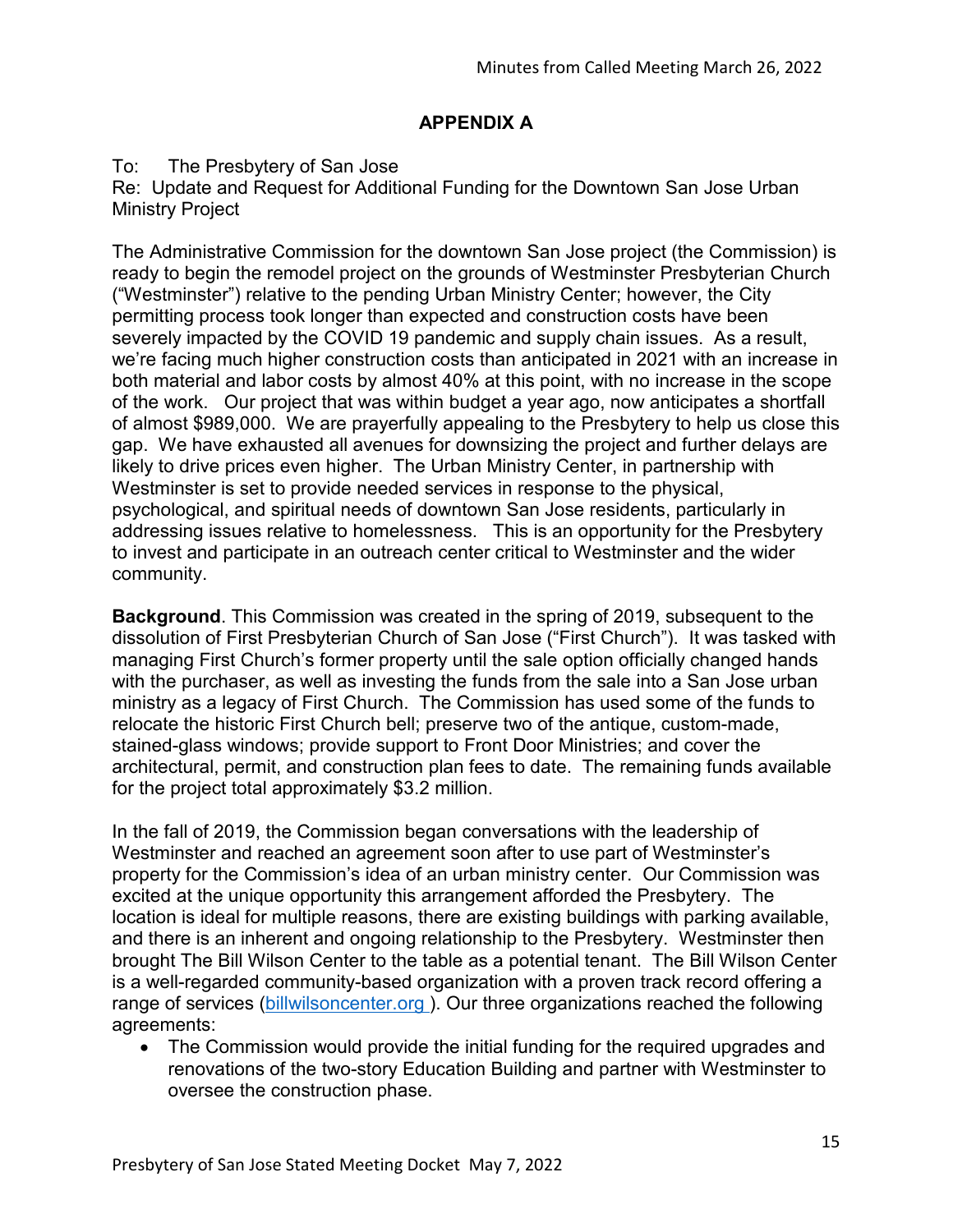- Westminster would clear the building of its few existing tenants to make it available for urban ministry, help manage the construction phase, and maintain management and maintenance responsibilities once construction was completed. Westminster also took out two different Synod loans to renovate the small Chapel adjoining the Education Building and to contribute financially to the overall project. The renovated Chapel would also provide a multi-purpose space available for tenant use.
- The Bill Wilson Center signed a long-term lease that begins when construction is completed, which includes the use of the facilities for the Center for Living with Dying and other services compatible with the neighborhood. This guaranteed a strong presence, long-term stability, income to maintain the facilities, and to strengthen Westminster's ongoing call in the community. Partnering with The Bill Wilson Center also allows both organizations to complement each other's services, with Westminster providing spiritual support in conjunction with The Bill Wilson Center's resources.

The Commission engaged an architectural firm ("Artik") in late 2019 and a general contractor (Bogaard Construction) in 2020 and began an arduous process of finetuning, pricing and "value-engineering" the project to bring the projected costs in line with the funds available. This process stripped away virtually anything that wasn't necessary to bring the buildings up to code, allowing us to break ground once our permits were in place. Artik submitted preliminary plans to the City for review in June of 2020, which also initiated the permit process. This process was hampered by City office closures due to the pandemic. We just received our final permit approvals this February 2022.

Our general contractor recently began gathering final bids and we quickly saw that our current funds are insufficient to cover the higher costs. These costs are not due to inaccurate projections. The entire construction industry is experiencing these problems. However, we'll continue to be vigilant in overseeing costs and will try to come under budget, if possible, without compromising the quality of the work.

Our hope is that given the funds from the sale of First Church's property and the loans that Westminster has procured, that the Presbytery would be willing to also contribute to the project to cover the gap in costs. This is an outreach opportunity to address very real needs in our downtown neighborhood, as well as invest in one of our Presbytery's churches. Given our connectional nature, Westminster's well-being contributes to the well-being of the overall Presbytery and the community.

In light of the above, the Commission respectfully requests that the Presbytery Budget \$989,000 to cover the anticipated shortfall on the project. On behalf of the Downtown SJ Administrative Commission, Sharon Rowser, Co-Chair Carolyn Rosen, Co-Chair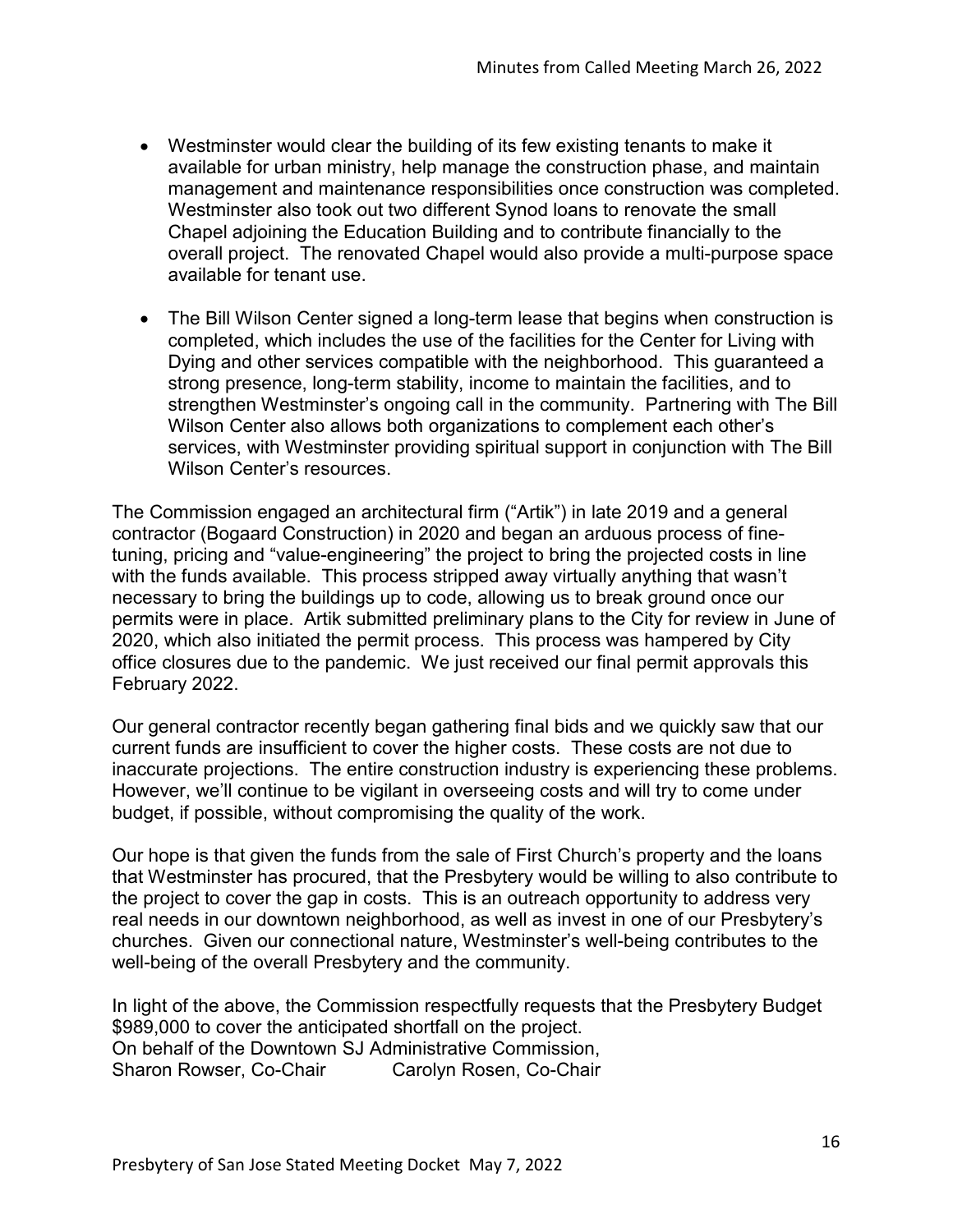# **APPENDIX B**

## To: The Presbytery of San Jose

Re: Update and Request for Additional Funding for the Watsonville Public House Project

We anticipate receiving the permits and approval by the City of Watsonville to begin renovation construction of the building to be leased by Presbytery to Watsonville Public House (WPH) within the next month. Upon receipt of these approvals, we hope to enter into a fixed price contract with Bogaard Construction Company to perform the renovation of the building. The design and permitting process has been quite slow and arduous, exacerbated by work and communication issues created by the Covid pandemic. These problems were suffered by both our design and permitting team, and the City's organization. In the meantime, construction costs have risen significantly to the point that our original Presbytery approved funds are inadequate to enter a construction contract to complete the project.

**Background:** In July 2020, Presbytery confirmed the purchase of an approximate 7,000 sf commercial property in the center of downtown Watsonville for \$1.2 million to begin a unique ministry facilitated by a "public house" microbrewery and run by Presbytery of San Jose Minister Member, Rev. Robby Olson. The property is now an asset of the Presbytery and will be leased to WPH after Presbytery completes the renovation. Presbytery confirmed a \$1.85 million renovation budget for the property, and a \$700,000 loan from the Presbytery to WPH for brewing equipment and startup cost with a 10-year payment schedule.

After purchasing the building for \$1.2 million the Presbytery entered into a fixed price contract for \$182,630 for the engineering, architecture design, and construction permitting. This amount has remained fixed. Our current estimate for the total cost of the project (including the \$182,630 listed above) is \$2.2 million. This \$350k (19%) increase is attributable to inflation of labor and material costs over the past two years. We are asking approval for a \$450k budget increase, the extra \$100k to ensure that in the case of unforeseen expenses, we don't go through another approval process. Of course we will be diligent and not spend any of the additional funds that aren't essential to the completion of the renovation.

The Engineering News Record, which is the construction industry standard for providing cost inflation indexes, indicates a 13.4% increase for the year 2021, about four times the annual rate of recent years. As of the end of February, it appears the 2022 rate will most likely be more. For reference the increase for 2020 was 2.8%, 2019 was 3.6%. Obviously the entire construction industry is experiencing price escalation issues similar to ours.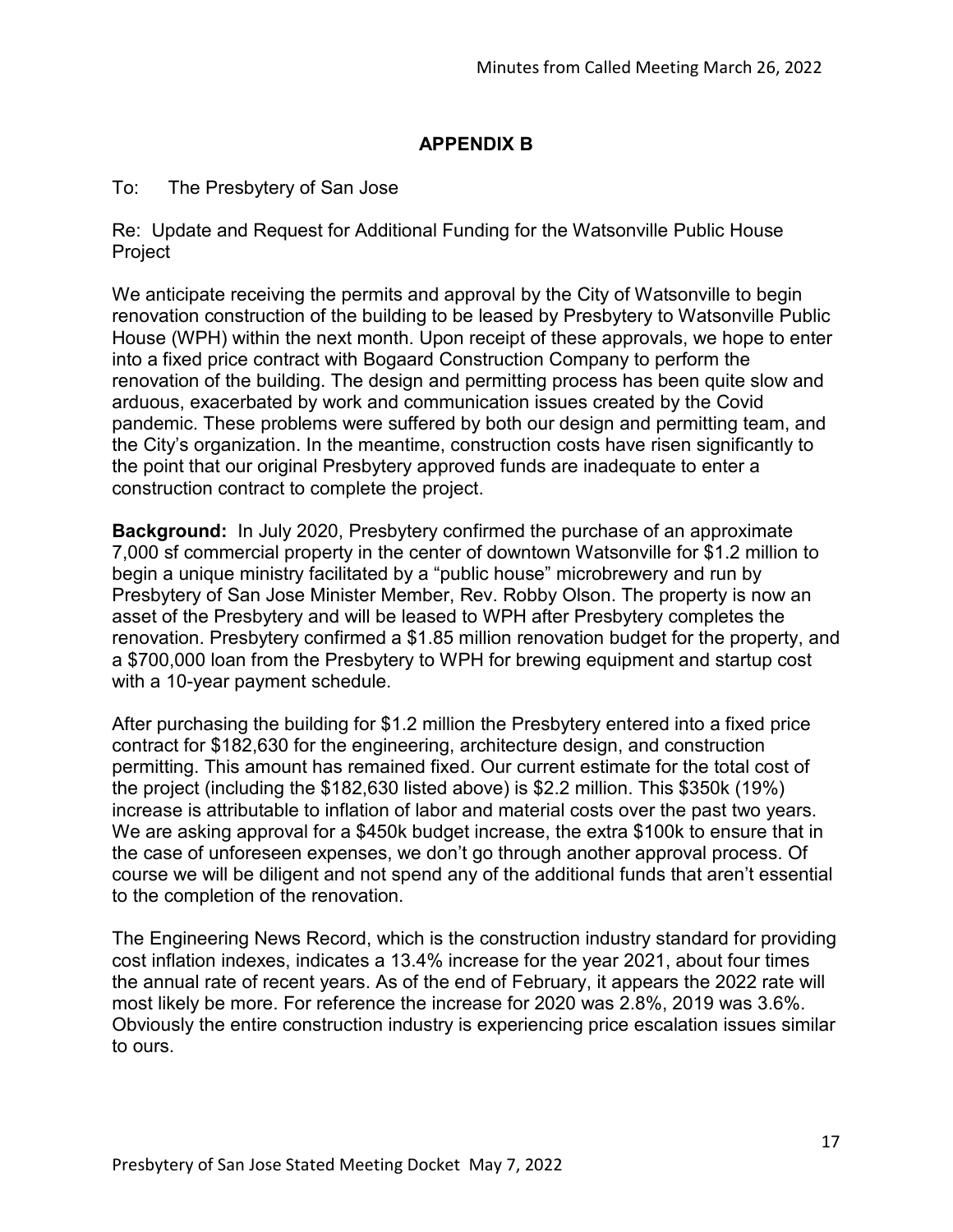Our hope is to enter into a fixed price contract with our selected contractor, Bogaard Construction, within the next month. We believe, and Bogard has confirmed, the actual construction should take approximately 6 months.

We have been very conservative and have not added any "frills" or architectural items that aren't necessary for the basic functioning of a modern brewpub, that meets the City's requirements.

We have also learned the salvage yard property next door and the access way behind the WPH property have been recently purchased and there are plans to demolish the existing structures and build a significant housing development. We are confident the WPH value to the community will increase with this development.

We are hopeful, and believe, opportunities for services and collaboration should become apparent, while Presbytery's investment capital is secure.

In light of the above, we respectfully request that the Presbytery budget \$450,000 to cover the anticipated shortfall and provide an adequate buffer in case of unforeseen overruns.

On behalf of the Board of Directors of Watsonville Public House,

Charlie May - Secretary Watsonville Public House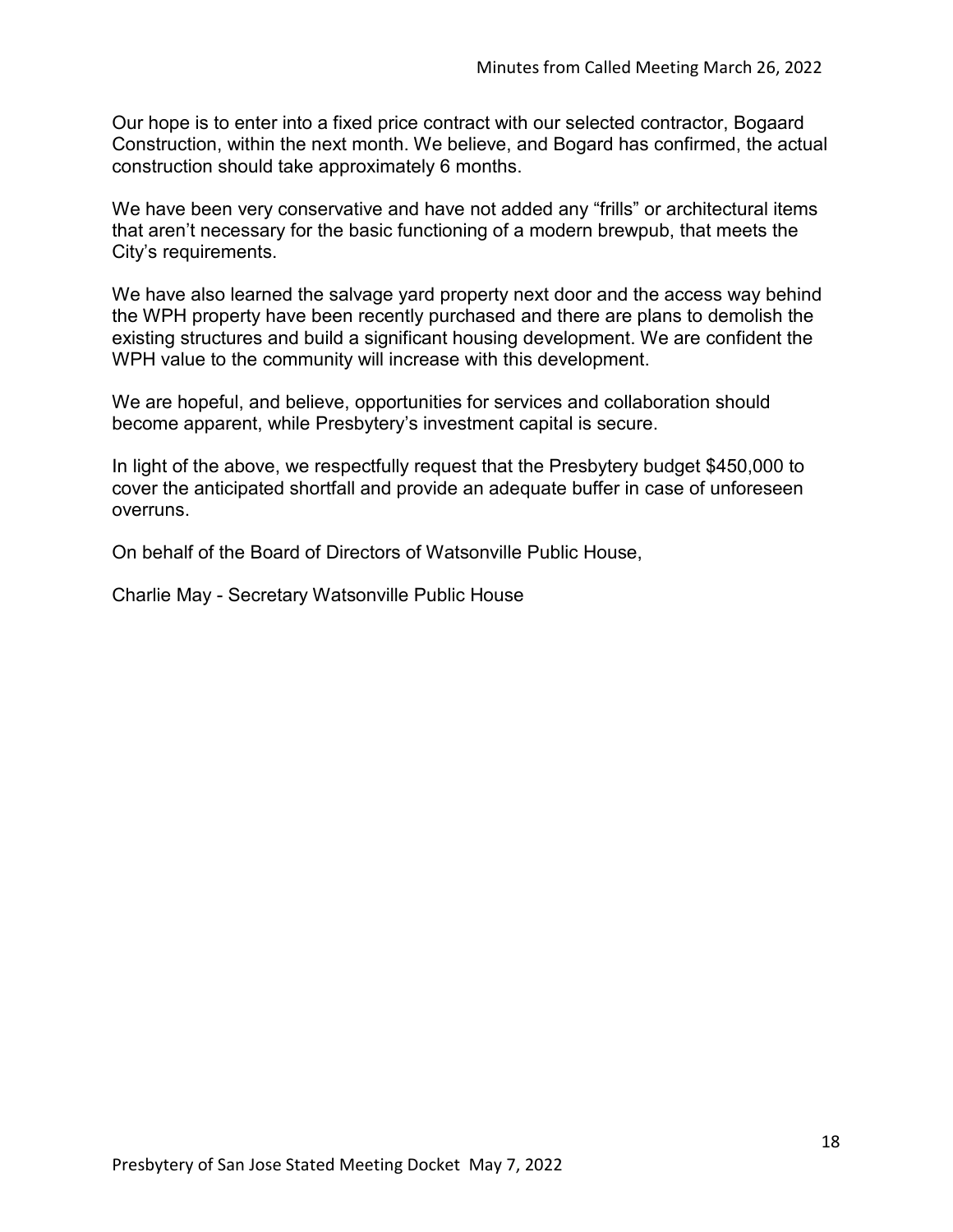| Presbytery                                | San Jose                             | $\boldsymbol{\hat{\lambda}}^{\boldsymbol{\hat{\lambda}}^{\boldsymbol{\hat{\lambda}}^{\boldsymbol{\hat{\mu}}}}\parallel\boldsymbol{\hat{\mu}}^{\boldsymbol{\hat{\mu}}}}$ |           |
|-------------------------------------------|--------------------------------------|-------------------------------------------------------------------------------------------------------------------------------------------------------------------------|-----------|
| <b>Address</b>                            | 890 Meridian Way, San Jose, CA 95126 |                                                                                                                                                                         |           |
| <b>Phone</b>                              | 408-279-0220                         | Fax<br>408-279-5261                                                                                                                                                     |           |
| <b>Email</b>                              | info@sanjosepby.org                  |                                                                                                                                                                         |           |
| <b>Web Site</b>                           | www.sanjosepby.org                   |                                                                                                                                                                         |           |
| Membership                                |                                      |                                                                                                                                                                         |           |
| <b>Prior Active Members</b>               | 3881                                 | Adjusted membership                                                                                                                                                     | 3877      |
| <b>Gains</b>                              |                                      | <b>Losses</b>                                                                                                                                                           |           |
| Certificate                               | 29                                   | Certificate                                                                                                                                                             | 19        |
| <b>Youth Professions</b>                  | 17                                   | Deaths                                                                                                                                                                  | 82        |
| <b>Professions &amp; Reaffirmations</b>   | 47                                   | Deleted for any Other Reason                                                                                                                                            | 122       |
| <b>Total Gains</b>                        | 93                                   | <b>Total Losses</b>                                                                                                                                                     | 223       |
| <b>Total Ending Active Members</b>        | 3747                                 |                                                                                                                                                                         |           |
| <b>Baptisms</b>                           |                                      | Average Weekly Worship Attendance                                                                                                                                       | 1929      |
| <b>Presented by Others</b>                | 10                                   | Female Members                                                                                                                                                          | 2275      |
| At Confirmation                           | 6                                    | <b>Friends of the Congregation</b>                                                                                                                                      | 746       |
| <b>All Other</b>                          | 2                                    | Rulling Elders on Session                                                                                                                                               | 210       |
|                                           |                                      | Do you have Deacons? Yes / No                                                                                                                                           | 22/3      |
| <b>Age Distribution of Active Members</b> |                                      | <b>People with Disabilities</b>                                                                                                                                         |           |
| <b>25 &amp; Under</b>                     | 343                                  | Hearing impairment                                                                                                                                                      | 139       |
| $26 - 40$                                 | 369                                  | Sight impairment                                                                                                                                                        | 62        |
| $41 - 55$                                 | 538                                  | <b>Mobility impairment</b>                                                                                                                                              | 144       |
| $56 - 70$                                 | 947                                  | Other impairment                                                                                                                                                        | 150       |
| Over 70                                   | 1247                                 |                                                                                                                                                                         |           |
| <b>Total Age Distribution</b>             | 3444                                 |                                                                                                                                                                         |           |
| <b>Christian Education</b>                |                                      |                                                                                                                                                                         |           |
| $B$ irth - $3$                            | 47                                   | Grade 7                                                                                                                                                                 | 27        |
| Age 4                                     | 24                                   | Grade 8                                                                                                                                                                 | 35        |
| Kindergarten                              | 26                                   | Grade 9                                                                                                                                                                 | 34        |
| Grade 1                                   | 21                                   | Grade 10                                                                                                                                                                | 47        |
| Grade 2                                   | 29                                   | Grade 11                                                                                                                                                                | 34        |
| Grade 3                                   | 33                                   | Grade 12                                                                                                                                                                | 44        |
| Grade 4                                   | 37                                   | Young Adults                                                                                                                                                            | 120       |
| Grade 5                                   | 42                                   | <b>Over 25</b>                                                                                                                                                          | 730       |
| Grade 6                                   | 47                                   | Teachers/Officers                                                                                                                                                       | 161       |
|                                           |                                      | <b>Total Christian Education</b>                                                                                                                                        | 1538      |
| <b>Racial Ethnic</b>                      |                                      |                                                                                                                                                                         |           |
| Asian/Pacific Islander/South Asian        | 522                                  | Native American/Alaska Native/Indigenous                                                                                                                                | 7         |
| Black/African American/African            | 104                                  | White                                                                                                                                                                   | 2763      |
| Middle Eastern/North African              | 17                                   | Multiracial                                                                                                                                                             | 103       |
| Hispanic/Latino-a                         | 114                                  |                                                                                                                                                                         |           |
|                                           |                                      | <b>Total Racial Ethnic</b>                                                                                                                                              | 3630      |
| <b>Financial Data</b>                     |                                      |                                                                                                                                                                         |           |
| Annual Income                             | 12,418,169                           | <b>Mission Expenses</b>                                                                                                                                                 | 955,615   |
| <b>Annual Expenses</b>                    | 11,267,554                           | <b>Personnel Expenses</b>                                                                                                                                               | 6,910,169 |
|                                           |                                      | <b>Facilities Expenses</b>                                                                                                                                              | 2.350.617 |

#### 2021 Presbytery Statistical Report

Thursday, April 07, 2022

Page: 1 of 1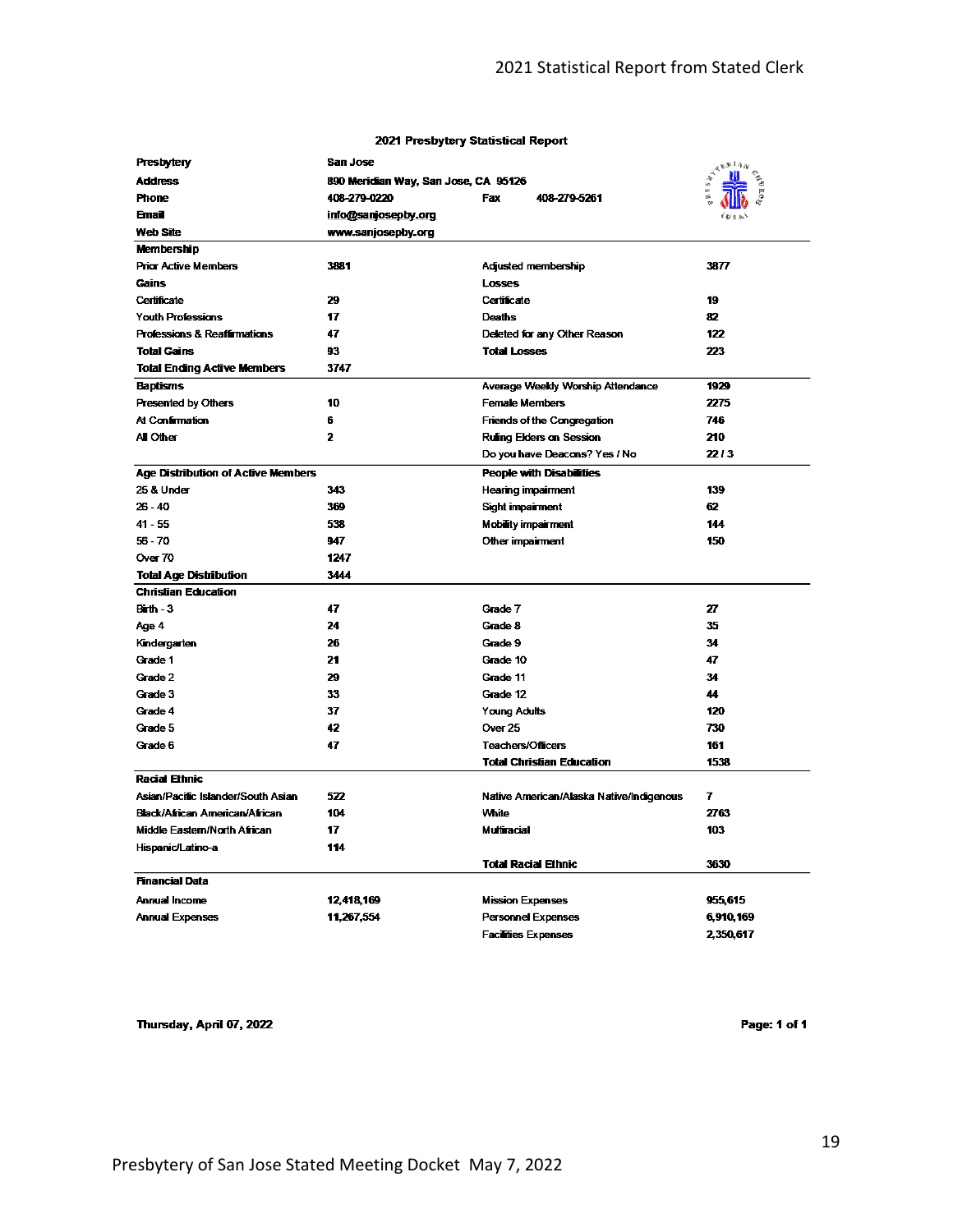# **Coordinating Council of the Presbytery of San Jose met on April 7, 2022 at 6:30pm by Zoom**

# **Polity and Government Sub-Committee**

Session records will be reviewed in May: in-person meeting May 14, 1-on-1 meetings can be scheduled; allow books to be dropped off; reps will visit churches for reviews in some cases.

Polity and Government Sub-Committee Chair Carol Holsinger presented changes to Standing Rules relating to the elections of Stated Clerk and Treasurer.

**The** *Coordinating Council approved the proposal, and will bring changes to the Presbytery for approval, for first read in May 2022 and second read and vote in September 2022.* 

## *South Bay Convergence of Abrahamic Holidays*

# *The Coordinating Council voted to co-sponsor the South Bay Convergence of Abrahamic Holidays.*

A recent Ecumenical/Interfaith gathering hosted by the Diocese of San Jose resulted in the realization that Christians, Jews and Muslims are all celebrating holy days this month: Ramadan, Easter and Passover. It was decided to organize a joint celebration.

The South Bay Convergence of Abrahamic Holidays is scheduled for April 24, 6pm to 8pm at St. Joseph's Cathedral in downtown San Jose. The event will be streamed on Facebook; the audience in attendance will be offered refreshments at its conclusion, timed to end at sunset, when the day's fasting ends for those observing Ramadan.

# **Continued Meeting on Zoom in 2022**

*Coordinating Council voted for the Presbytery to meet by Zoom in Sept 2022 and Nov 2022.*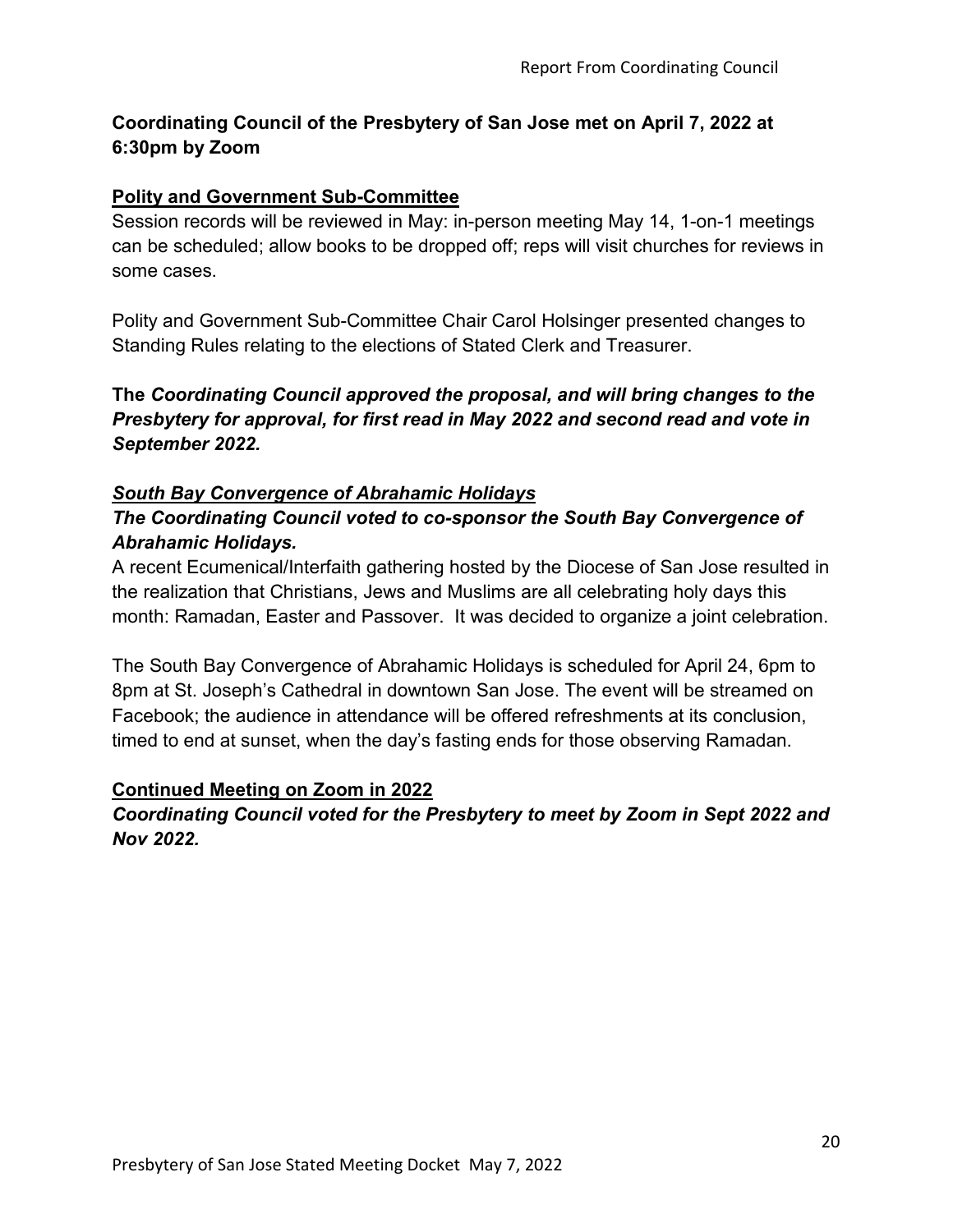# **First Reading of Edits to Standing Rules**

There are two sections of our Standing Rules which, when compared, do not provide a clear process for the election of the Stated Clerk and the Treasurer SR 3.11 and 4.43c. Polity and Government makes the following recommendations for changes to the Standing Rules to clarify the process.

^^^^^^^^^^^^^^^^^^^^^^^^^^^^^^^^^^^^^^^^^^^^^^^^^^^^^^^^^^^^^^^^^^^^^^^^^^^^^^^^^

Chapter III

OFFICERS OF THE PRESBYTERY

3.11 The Moderator-elect, the Stated Clerk and the Treasurer shall be nominated by the Nominating Committee and elected at the annual meeting in November. *The Stated Clerk and the Treasurer shall be nominated and elected as outlined in Standing Rule 4.43c).*

4.40 COMMITTEE ON NOMINATIONS

4.43 The committee shall:

4.43 c) every five years or when a vacancy occurs in the position of Treasurer or Stated Clerk, **the Nominating Committee shall nominate and the Presbytery elect a search committee** which shall carry out a search process for the position(s) in accordance with current Presbytery personnel procedures. The candidate(s) chosen through this search process shall be elected by vote of the Presbytery.

*4.43 c) nominate for the positions of Stated Clerk and Treasurer by one of the following processes:*

*1) when there is a vacancy or the Nominating Commmittee deems it appropriate, the Nominating Committee, with input from the Personnel Committee and the Presbytery Coordinating Council, may nominate a search committee which shall carry out a search process for the position(s) in accordance with current Presbytery personnel procedures. The search committee nominee will be brought by the Nominating Committee to be elected by the Presbytery.*

*2) when there is no vacancy and the term of office is near its end, the Nominating Committee, with input from the Personnel Committee and the Presbytery Coordinating council, may nominate the nominee for election by the Presbytery without the assistance of a search committee.*

^^^^^^^^^^^^^^^^^^^^^^^^^^^^^^^^^^^^^^^^^^^^^^^^^^^^^^^^^^^^^^^^^^^^^^^^^^^^^^^^^^^ Rationales:

A - the nomination and reelection to a particular role should not be completely automatic and should include consultation with personnel, however such renomination need not require the formation of an entirely new nominating committee

B - the nominating committee is already a duly elected body for nominations

C - although the last search process for stated clerk was wise in having a search committee, we do not see the necessity to demand such a process and trust the wisdom of any duly elected nominating committee in either potentially fulfilling the task directly or forming a committee or another route.

D - it is appropriate that this process is different from an EP as an EP is not a role that is delineated in the Book of Order with specifics regarding terms. It is more similar to a pastor, and pastoral roles in called and installed positions do not have terms that expire.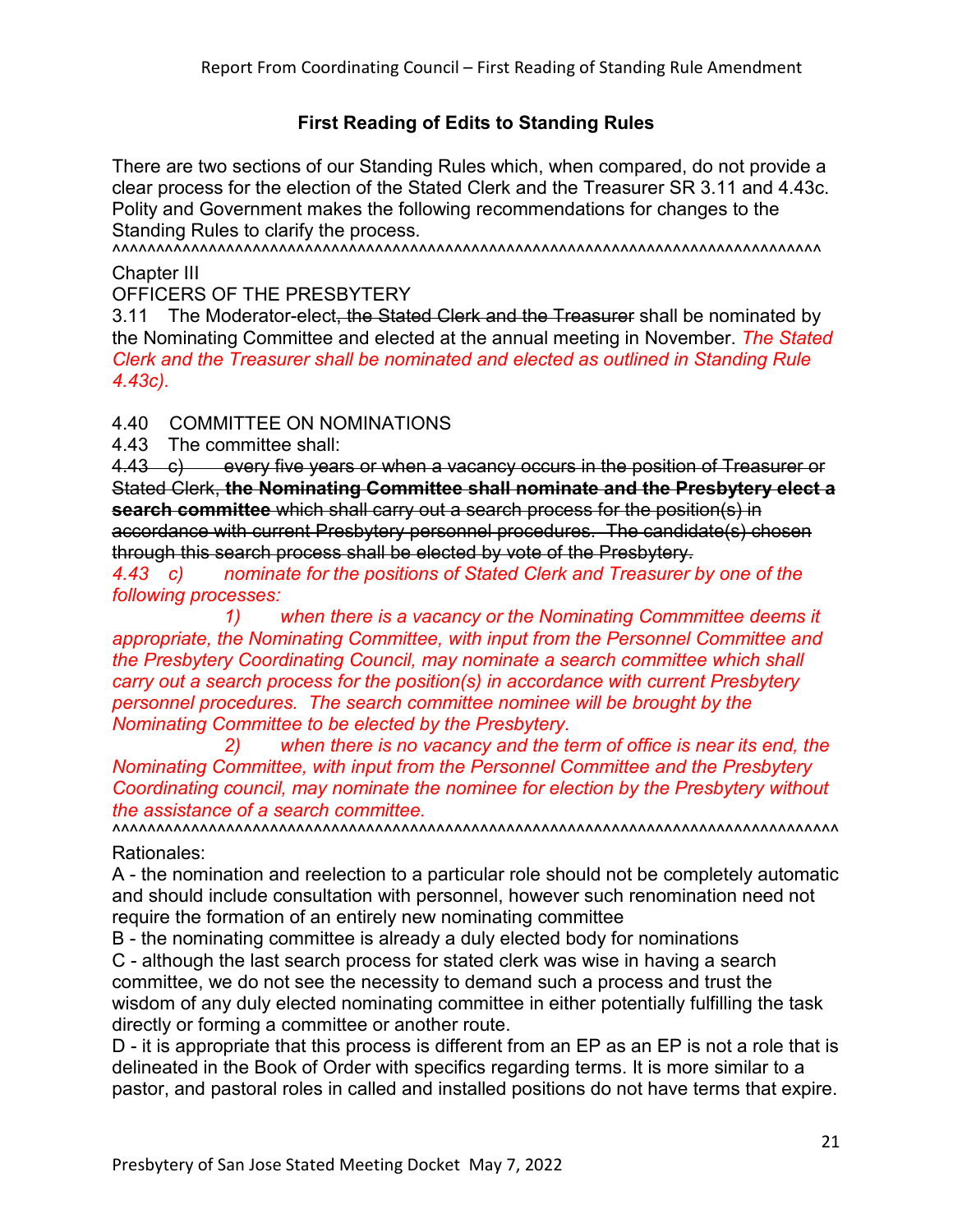# **Committee on Ministry Report**

### **Informational item:**

• COM members have engaged Sessions of congregations not meeting minimum salary in conversations

## **Actions approved:**

- Watsonville AC has been given permission to search for an organizing pastor
- Sabbatical plans for Rev. Vincent Arishvara, Rev. David Watermulder, and Rev. Irene Pak Lee
- Dissolution of pastoral relationship between Rev. Samantha Evans and Stone **Church**
- Appointment of Rev. Irene Pak Lee as temporary moderator of Stone Church session
- Transitional Pastor agreement between Stone Church and Rev. Evie Macway
- Supply Contract between Rev. Erica Rader and Los Gatos
- Parish Associate contract between Rev. Jack Longley and Los Gatos
- Supply contract (Part time) between Rev. Trevor Van Laar and and San Martin (Note: Rev. Van Laar continues as installed Pastor in Gilroy)
- Dissolution of call between Rev. Steve Knowles and Gonzales pending congregational meeting
- Dissolution of call between Rev. Bruce Reyes Chow pending congregational meeting

## **Ministers examined and approved for membership in San Jose:**

- Rev. Rebecca Dix from North Central Iowa
- Rev. Jane Esterline from Pittsburgh to San Jose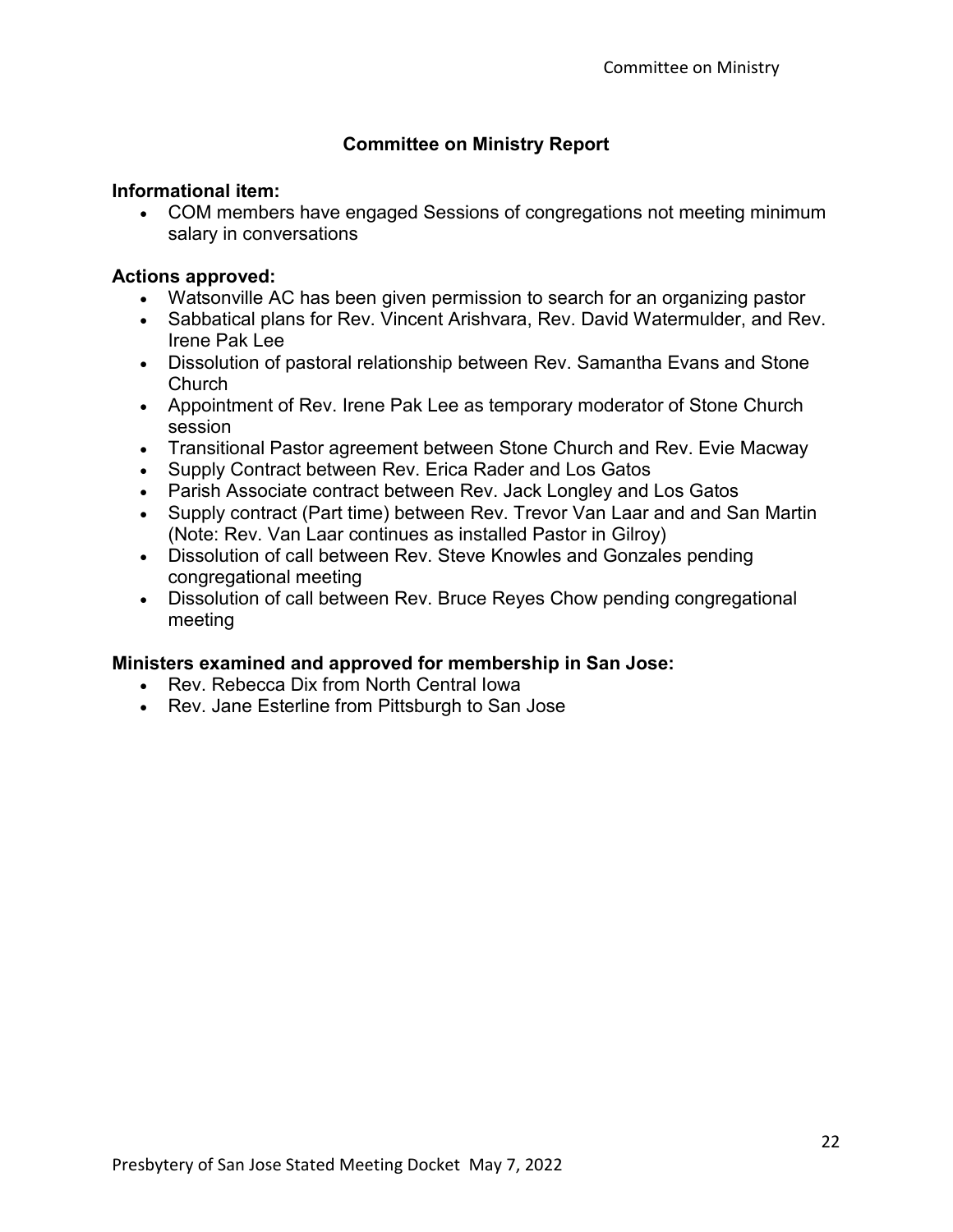I am a child of God, called to live Jesus' generous, life-giving love and welcome. This theological hospitality and generosity is based on Jesus' love command and his lived grace which continues to challenge expectations.

My call to ministry began in my late teens, and fortunately, God steered me toward living within cultures that challenged my sense of the status quo. As a mission-coworker (with my spouse, the Rev. Dr. David Esterline) my ministry was in solidarity with the communities where we lived. I am deeply grateful for the gospel of hospitality and generosity I experienced in Cameroon and the South Pacific. There I found theological students who shared a passion for ministry and for lifelong learning; I am grateful for their examples.

I received my Master of Divinity from North Park Seminary, Chicago, where I learned to be a bridge between denominations and divisiveness within Christianity. The emphasis at North Park at that time on multi-cultural ministry was a huge blessing to me. My training for ministry included walking beside McCormick Seminary students, again alongside David. My formation came through learners from around the world and the recurring theme of Jesus' hospitality and generosity.

My first call followed a potentially failed interim ministry. In preparation I took the first week of Interim Ministry at Ghost Ranch. I was reluctant to embrace "all ministry is transitional" until I learned this approach removes ego, at least my ego, from the equation. Transitional ministry is how I relate to all ministry, as we all learned at Pentecost: fully committed, fully engaged, and ready for the "new" the Holy Spirit blows our way. Before moving to Pittsburgh, I attended the second week of the Transitional Ministry course and have assisted with that course since. In Pittsburgh Presbytery I served 2 churches, Northmont and Plum Creek, assisted with four investigative committees, and was president of the board of directors for Crestfield Camp and Conference Center.

I am not afraid of change, though realize it naturally causes grief and fear within congregations. To that fear and grief, I bring the awareness—as stated in the *New Zealand Prayer Book*:

We do all this (that is, all we do in ministry and our work for justice) Because we believe in the presence among us Of our Lord Jesus Christ And the power of God's Holy Spirit.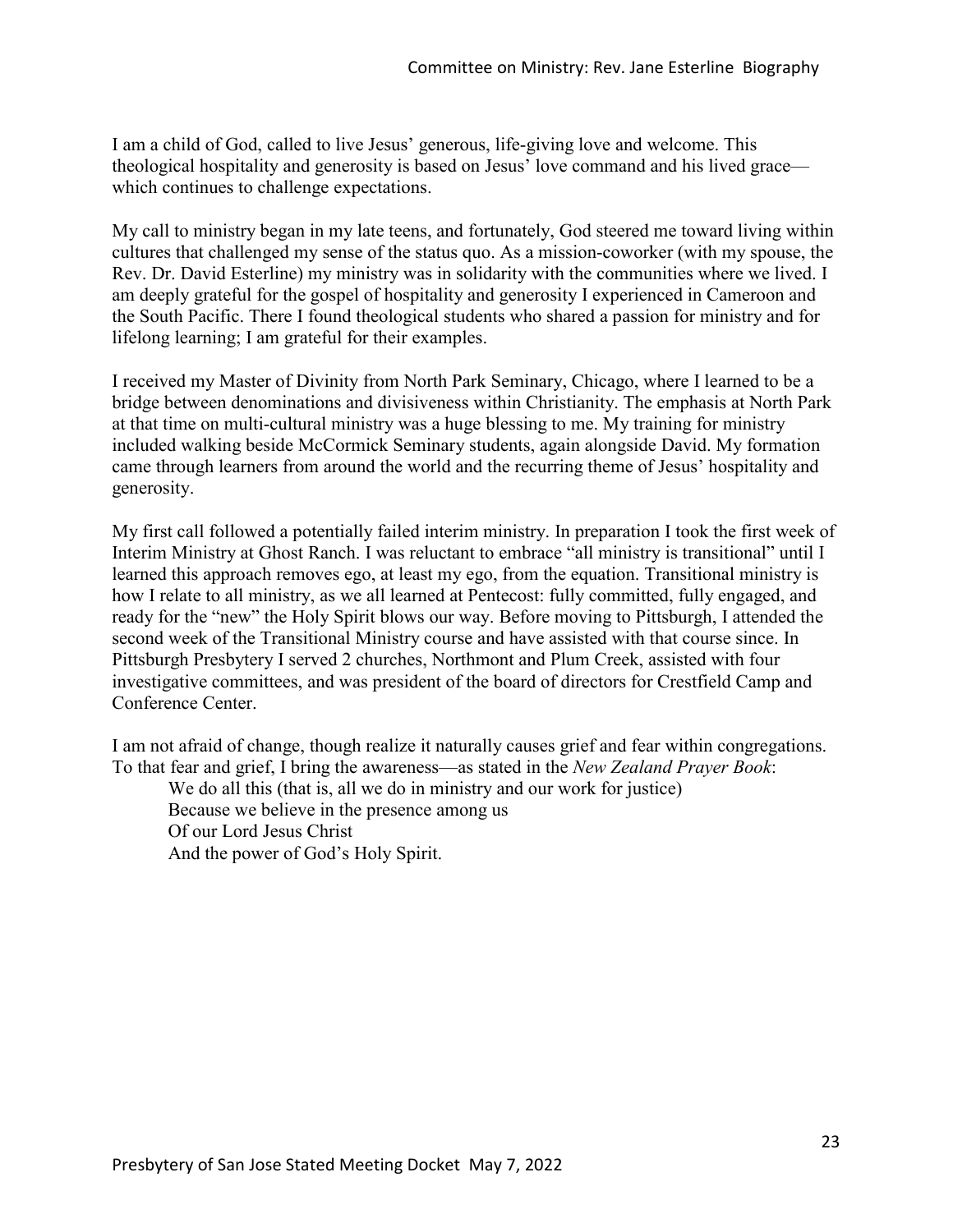#### Hello Siblings in Christ!

I am honored by this opportunity to introduce myself to you all. My name is The Rev. Rebecca Dix, but friends and colleagues call me Dixie or Becca so feel free to use one of those. I am a storyteller and artist who is passionate about the Hebrew Bible and rescuing coffee cups from thrift stores. I am queer and neuro-spicy. My current reads are *Womanist Midrash* by Wilda C. Gafney and *The Body Keeps the Score* by Bessel van der Kolk.

I grew up in the Midwest, specifically North Central Iowa. I remained in Iowa for my undergraduate degree where I studied Writing, Rhetoric, and Theatre. In college I became stage manager for the touring ministry group called Drama Ministries Ensemble (DME). During my tenure with them, we focused primarily on retelling stories of Scripture verbatim, or as I like to call it "restoration of the oral tradition". This work spurred me to pursue seminary, and I attended Pittsburgh Theological Seminary for my M.Div. from '12-'15, which was immediately followed by a Th.M. from '15-'17.

While finishing up the thesis portion of my Th.M., and in the subsequent years of seeking my first call, I worked full time in the restaurant industry as a chef. I enjoy all aspects of food – growing it, cooking it, talking about, and researching it. My thesis was about the dietary restrictions of Leviticus and Deuteronomy. Food has a multiplicity and historicity that endlessly fascinates me, in Scripture and in our world.

My first and previous call was as Associate Pastor of Spiritual Formation, at First Presbyterian Church in Fort Dodge, IA. In a general sense, I was the pastor of newborns all the way through to the high school, as well as other pastoral duties. I was ordained October  $27<sup>th</sup>$ , 2019. And while it's only been two years since my ordination, it feels longer because I had been working in ministry long before then. Since high school I had been finding my way into leadership positions in the church and ministry because I wanted to be the person I needed when I was their age. The goal of my ministry is to cultivate spaces of safety and transparency. I encourage the asking of questions, as well as not always having the answers. I focus on discipleship rather than membership in the journey of faithfulness. I seek to be incarnational, taking the Gospel out into the world and meeting people where they are at. I am comfortable re-imagining. I hope you've enjoyed this taste test, and I look forward to meeting you all soon.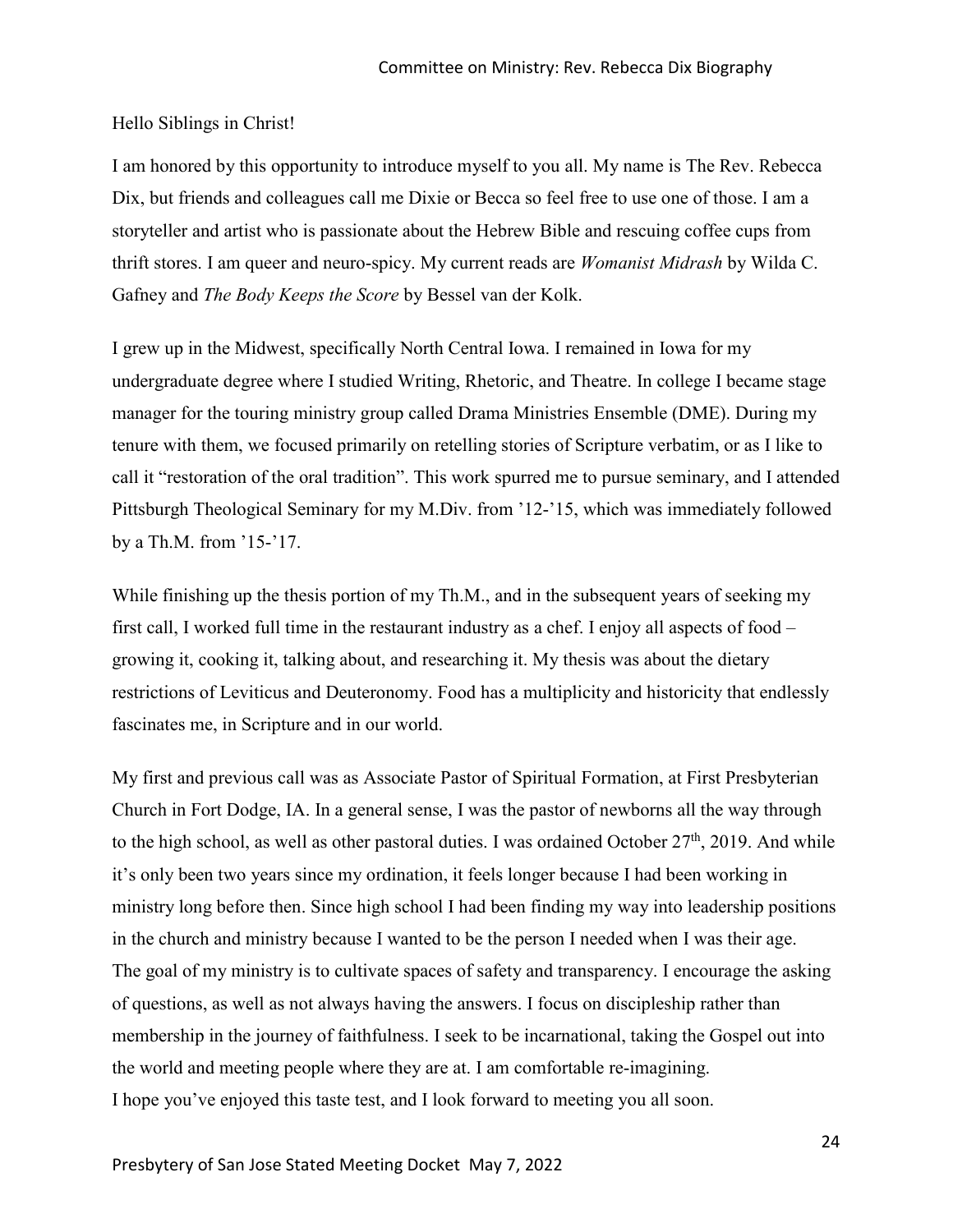# **Financial Affairs Report**

2022 Financial Affairs committee members: David Burgess, Rev. Sammie Evans, James Lee, Dave Macway, Rev. Trevor Van Laar, Rev. Lindsay Woods Wong (chair)

The Presbytery already received and acted upon the motions sent from this committee during its called Presbytery meeting in March regarding the San Jose Urban Ministry Project and Watsonville Public House.

Beyond this work, since the last Presbytery meeting the committee has approved leases for the following:

- Northminster to Paradigm Adult Services 2 year lease
- Westhope to Harker School less than one year

We also conducted a listening process with a breadth of 16 different congregations and ministries that have designated property throughout the Presbytery to better understand potential needs and opportunities for our committee to support congregations specifically with their property. Our questions focused on their current concerns, best expertise to resource them, deferred maintenance, and what we could potentially do to help keep the congregation's legacy going. From these conversations we are researching ways to best resource and respond to the needs identified. This will be a lengthy process, perhaps ongoing.

In continuing work to the responses and critique we received from our first draft of FA-01 the draft of a policy regarding real estate and the presbytery, we are working to create a document that lists and clarifies all properties owned by congregations. Research is ongoing.

We also have continued to review per capita donations, income and expense reports, and investments at each of our meetings. In the coming quarter, we expect our cash levels to increase in anticipation of the approved expenditures of the Watsonville Public House and San Jose Urban Ministry Project. We will send San Jose Presbytery's per capita to General Assembly prior to their meeting this summer.

It is a continuing joy for those who participate in this committee to do our work to help all congregations and ministries in our presbytery be good stewards of the gifts we have.

Submitted by Rev. Lindsay Woods Wong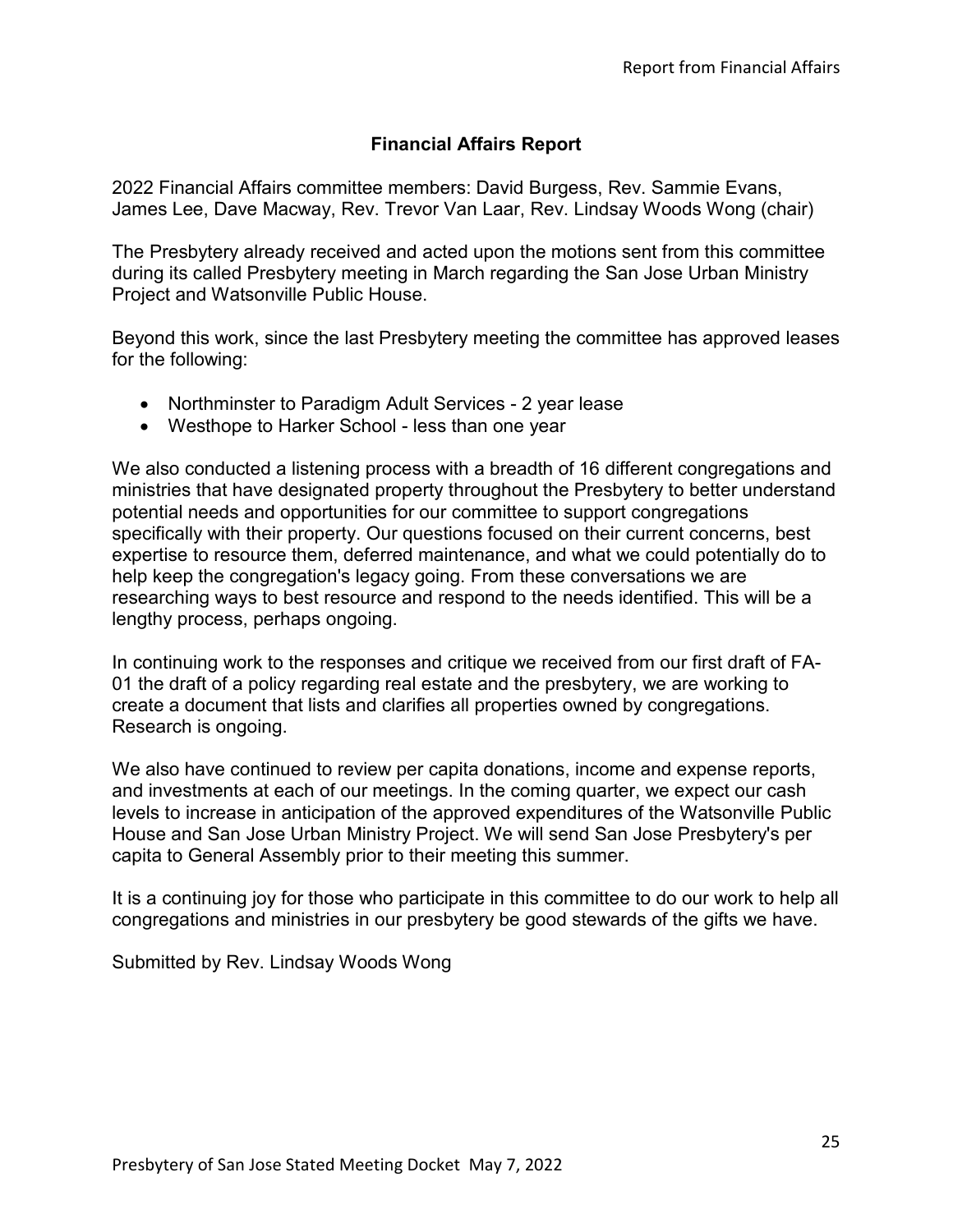# **Report to Presbytery of San Jose from Polity and Government**

It has come to our attention that there are two sections of our Standing Rules which, when compared, do not provide a clear process for the election of the Stated Clerk and the Treasurer SR 3.11 and 4.43c. Polity and Government makes the following recommendations for changes to the Standing Rules to clarify the process.

May 7, 2022 Presbytery meeting – FIRST READ

September 24, 2022 Presbytery meeting – SECOND READ and VOTE ^^^^^^^^^^^^^^^^^^^^^^^^^^^^^^^^^^^^^^^^^^^^^^^^^^^^^^^^^^^^^^^^^^^^^^^^^^^^^^^^^

Chapter III

OFFICERS OF THE PRESBYTERY

3.11 The Moderator-elect, the Stated Clerk and the Treasurer shall be nominated by the Nominating Committee and elected at the annual meeting in November. *The Stated Clerk and the Treasurer shall be nominated and elected as outlined in Standing Rule 4.43c).*

#### 4.40 COMMITTEE ON NOMINATIONS

4.43 The committee shall:

4.43 c) every five years or when a vacancy occurs in the position of Treasurer or Stated Clerk, **the Nominating Committee shall nominate and the Presbytery elect a search committee** which shall carry out a search process for the position(s) in accordance with current Presbytery personnel procedures. The candidate(s) chosen through this search process shall be elected by vote of the Presbytery.

*4.43 c) nominate for the positions of Stated Clerk and Treasurer by one of the following processes:*

*1) when there is a vacancy or the Nominating Commmittee deems it appropriate, the Nominating Committee, with input from the Personnel Committee and the Presbytery Coordinating Council, may nominate a search committee which shall carry out a search process for the position(s) in accordance with current Presbytery personnel procedures. The search committee nominee will be brought by the Nominating Committee to be elected by the Presbytery.*

*2) when there is no vacancy and the term of office is near its end, the Nominating Committee, with input from the Personnel Committee and the Presbytery Coordinating council, may nominate the nominee for election by the Presbytery without the assistance of a search committee.*

^^^^^^^^^^^^^^^^^^^^^^^^^^^^^^^^^^^^^^^^^^^^^^^^^^^^^^^^^^^^^^^^^^^^^^^^^^^^^^^^^^^ Rationales:

A - the nomination and reelection to a particular role should not be completely automatic and should include consultation with personnel thoughts, however such renomination need not require the formation of an entirely new nominating committee

B - the nominating committee is already a duly elected body for nominations

C - although the last search process for stated clerk was wise in having a search committee, we do not see the necessity to demand such a process and trust the wisdom of any duly elected nominating committee in either potentially fulfilling the task directly or forming a committee or another route.

D - it is appropriate that this process is different from an EP as an EP is not a role that is delineated in the Book of Order with specifics regarding terms. It is more similar to a pastor, and pastoral roles in called and installed positions do not have terms that expire.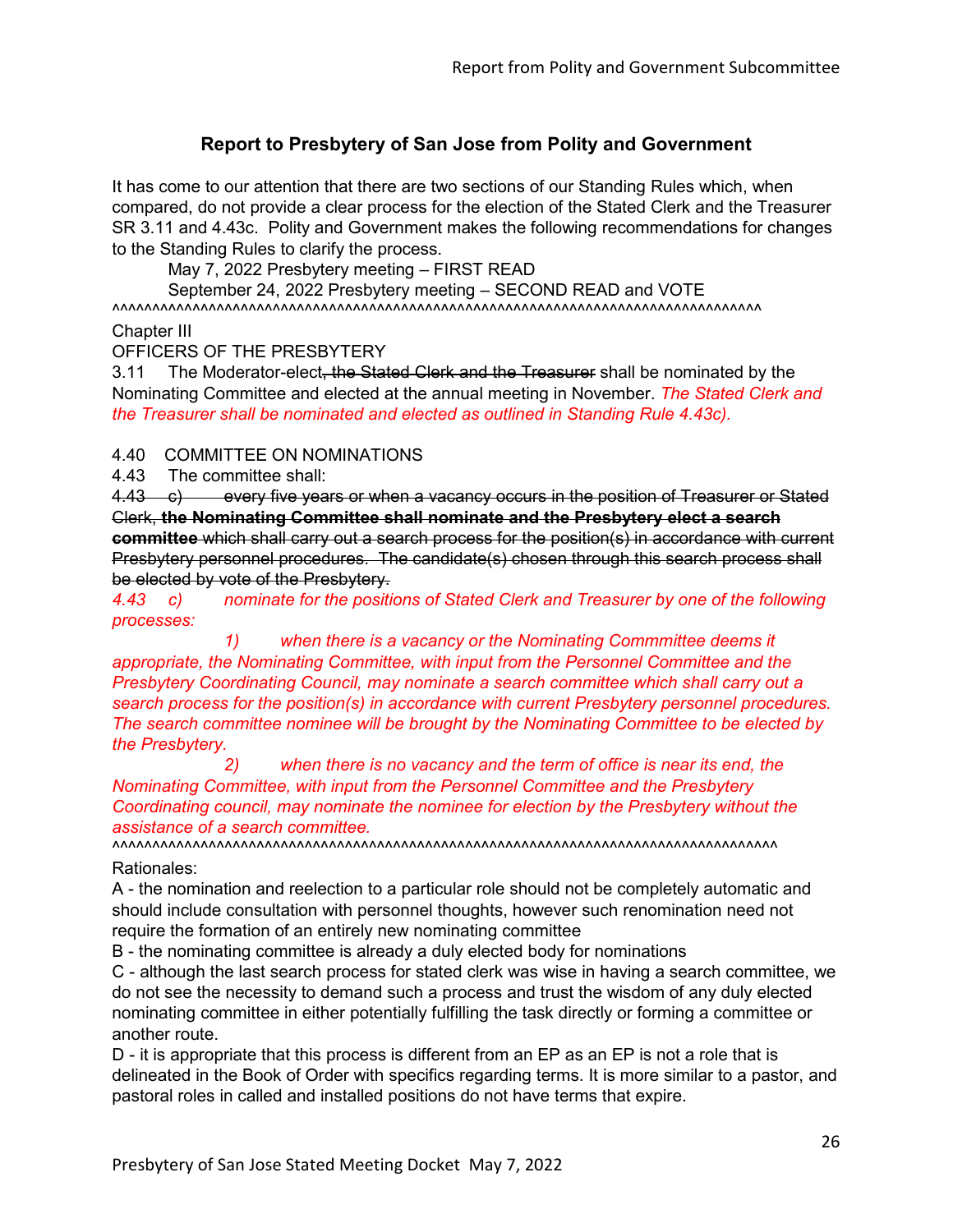# **Peace & Justice Working Group Report**

Slide Presentation: 10m

### **General Information:**

# **● UPCOMING PJWG ACTIONS**

- **April:** Book Club with the Peacemaking Advocate!
	- Have you heard people talk about prison abolition or an end to mass incarceration and wanted to know more? Join our Peacemaking Advocate, Addie Domske, during the month of April in reading Angela Davis's *Are Prisons Obsolete?,* which is a short and approachable (only 100 pages!) read on the role of prisons, especially prisons in CA. Plan to read the book in April and then gather online on May 7 at noon-1p.m., for a group lunch discussion on the whole book (this event directly follows our next Presbytery meeting.) *RSVP for the book club here [https://linktr.ee/sanjosepjwg].* We encourage you to purchase a copy of the book to support the author, but while you wait for it to arrive, you can begin to read it for free here [https://tinyurl.com/5yravc6v]*.*
- **May:** Mass Incarceration Webinar from Presbyterian Committee on the Self-Development of People (SDOP)
	- In May, we encourage you to watch the November 2021 webinar, "The Struggle is Real," led by the Presbyterian Committee on the

## Self-Development of People (SDOP)

[https:/[/www.presbyterianmission.org/ministries/sdop/\]](http://www.presbyterianmission.org/ministries/sdop/). According to SDOP's coordinator, the Rev. Dr. Alonzo Johnson, "We are also hoping that (listeners) can see the correlation between mass incarceration and poverty and ways that the church can help provide hope and support for those who seek healing and transformation." For more info, and to view the webinar, click here [https://tinyurl.com/mryd2tkw].

- **June:** *Save the Date!* Presbyterians for Abolition GA Event
	- Presbyterians for Abolition (P4A) is a new, national working group formed by abolitionists in the PC(USA). Through a partnership with Presbyterian Peace Fellowship, they will be holding a film screening at this year's General Assembly on June 23rd at 7pm E.T. Learn more about the film here [https://tinyurl.com/25xfphuh].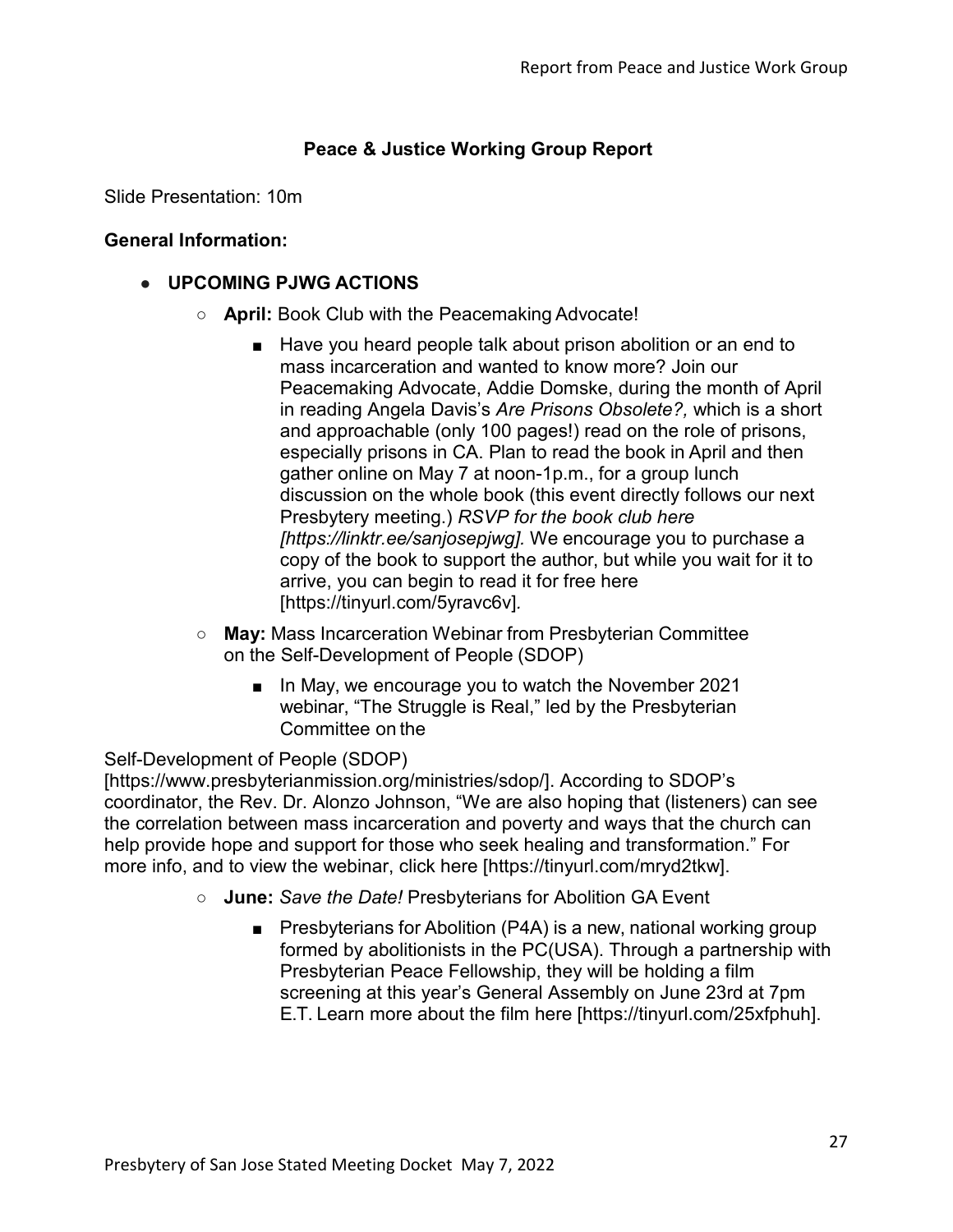- We are supporting Collette Lynner's plan to host a Juneteenth celebration at Grateful Gardens, 890 Meridian Way, San Jose on 6/19/22. Contact [collette@sanjosepby.org](mailto:collette@sanjosepby.org) if you're interested in attending and/or volunteering.
- We are applying to host an international peacemaker (available in person **Friday, September 16 - Monday, October 10**). Let us know by emailing [pjwg@sanjosepby.org](mailto:pjwg@sanjosepby.org) if your congregation would be interested in having the peacemaker make a presentation at your site.
- The Peace and Justice Working Group is continuing its commitment to indigenous solidarity.
	- Our peacemaking advocate, Addie Domske, has made several presentations at congregations throughout the Presbytery about the Doctrine of Discovery and the statement of confession approved by Presbytery. Consider hosting a watch party with your congregation to see a recording of Addie's presentation from Stone Church of Willow Glen. Video is available on the Presbytery of San Jose's YouTube channel.
	- Connect with the Amah Mutsun Tribal Band and their Protect Juristac campaign [\[http://www.protectjuristac.org\]](http://www.protectjuristac.org/). The Draft Environmental Impact Report is scheduled to be released to the public in June.
		- **The Amah Mutsun Tribal Band vehemently opposes the proposed mining project.** We are asking the public to join us in standing for the protection of our sacred grounds.
	- Actions You and Your Congregation Can Take
		- Sign the petition saying NO to sand and gravel mining at Juristac. [\[http://www.protectjuristac.org/petition/](http://www.protectjuristac.org/petition/)
		- Educate your congregation about the Protect Juristac campaign during Adult Ed. Contact Colleen Cabot at [colleencabot@earthlink.net t](mailto:colleencabot@earthlink.net)o schedule a presentation.
		- Ask your session to approve sending a letter supporting the Amah Mutsun Tribal Band to the Santa Clara County Board of Supervisors. Sample statements are available online.

[\[http://www.protectjuristac.org/statements-of-support/\]](http://www.protectjuristac.org/statements-of-support/) A workshop on how to write letters in response to the report is tentatively scheduled for June 2, 2022.

- Donate to the Protect Juristac campaign. [https://donorbox.org/protectjuristac]
- We encourage congregants to follow the Peace and Justice Working Group Facebook page [https:/[/www.facebook.com/sanjosepby/\]](http://www.facebook.com/sanjosepby/) and Instagram page [https:/[/www.instagram.com/sjpby\\_pjwg/\]](http://www.instagram.com/sjpby_pjwg/) for the most up-to-date information about opportunities to engage in justice work.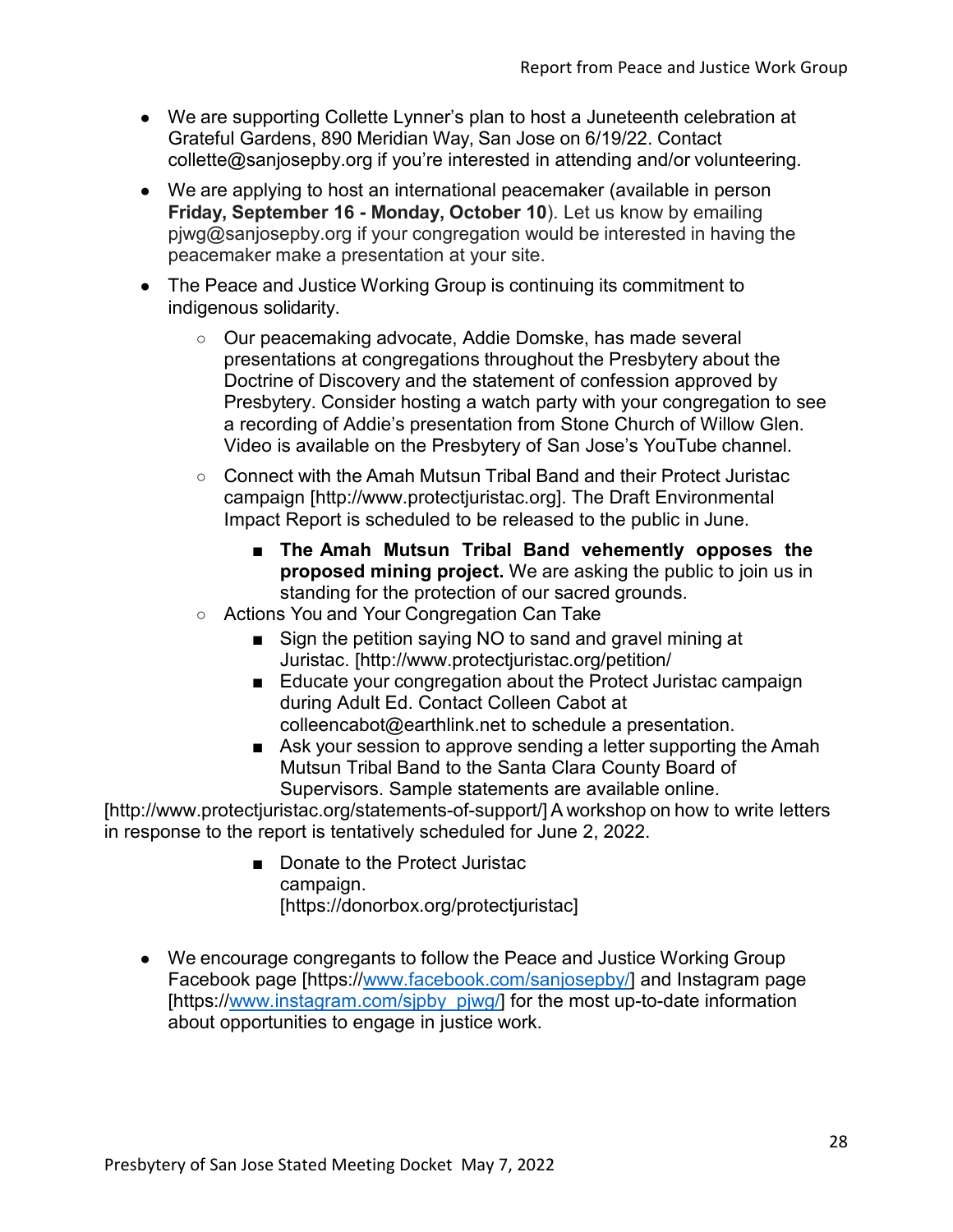## **Presbytery of San Jose 2021 Year End Treasurer Report Profit and Loss (1)**

|      |                                  | <b>Mission Program (2)</b> | Ecclesia Program (3) | <b>Total Program</b> |
|------|----------------------------------|----------------------------|----------------------|----------------------|
|      | <b>REVENUES (4)</b>              |                            |                      |                      |
| (5)  | Per Capita                       | 0.00                       | 195,791.00           | 195,791.00           |
| (6)  | <b>Congregational Mission</b>    | 225,000.00                 | 0.00                 | 225,000.00           |
| (7)  | <b>Pooled Investment</b>         | 143,262.00                 | 1,823,723.00         | 1,966,985.00         |
| (8)  | <b>Synod and GA Funding</b>      | 27,039.00                  | 0.00                 | 27,039.00            |
| (9)  | <b>Immanuel House</b>            | 8,530.00                   | 0.00                 | 8,530.00             |
|      | (10) Cornerstone Rent            | 39,550.00                  | 0.00                 | 39,550.00            |
|      | (11) Dismissal Funding           | 60,000.00                  | 30,000.00            | 90,000.00            |
|      | <b>TOTAL REVENUE</b>             | 503,381.00                 | 2,049,514.00         | 2,552,895.00         |
|      | <b>DISBURSEMENTS (12)</b>        |                            |                      |                      |
| (13) | <b>Connections</b>               |                            |                      |                      |
| (14) | Per Capita GA & Synod            | 0.00                       | 57,354.00            | 57,354.00            |
| (15) | <b>Justice &amp; Mission</b>     | 29,448.00                  | 21,000.00            | 50,448.00            |
|      | <b>Total Connections</b>         | 29,448.00                  | 78,354.00            | 107,802.00           |
| (16) | <b>Resources</b>                 |                            |                      |                      |
| (17) | <b>Scholarships</b>              | 8,100.00                   | 0.00                 | 8,100.00             |
| (18) | <b>Vision Grants/Chrch Grwth</b> | 93,030.00                  | 0.00                 | 93,030.00            |
| (19) | <b>Transitional Maintenance</b>  | 55,214.00                  | 80,302.00            | 135,516.00           |
| (20) | <b>Other Projects</b>            | 2,173.00                   | 2,608.00             | 4,781.00             |
|      | <b>Total Resources</b>           | 158,517.00                 | 82,910.00            | 241,427.00           |
| (21) | <b>Ministries</b>                |                            |                      |                      |
| (22) | <b>Staff and Benefits</b>        | 225,000.00                 | 171,446.00           | 396,446.00           |
| (23) | <b>Office and Facilities</b>     | 121,102.00                 | 7,330.00             | 128,432.00           |
|      | <b>Total Ministries</b>          | 346,102.00                 | 178,776.00           | 524,878.00           |
|      | <b>TOTAL DISBURSEMENTS</b>       | 534,067.00                 | 340,040.00           | 874,107.00           |
|      | <b>NET REVENUE</b>               | (30, 686.00)               | 1,709,474.00         | 1,678,788.00         |

#### *NOTES and EXPLANATIONS*

**1 STATEMENT OF FINANCIAL ACTIVITIES,** the Profit and Loss, lists the revenue (income) and the disbursements (expenses) of the organization for the last fiscal year, excluding the purchase of property.

**2 MISSION/PROGRAM Budget,** the revenues come from the Basic Mission Giving of our congregations with some assistance from Presbytery investment income and supports the general mission staff and programs of the Presbytery**.** 

**3 ECCLESIASTICAL Budget,** the revenues come from the Per Capita of our congregations with some assistance from Presbytery investment income and growth and supports the operations of the Presbytery.

**4 REVENUES,** the income of the Presbytery is divided into broad categories for ease of understanding.

**5 PER CAPITA,** this is the Presbytery's portion of the amount paid by the individual congregations based upon the number of members on their roles at the time of the previous year's report. Goes to fund the Ecclesiastical Budget.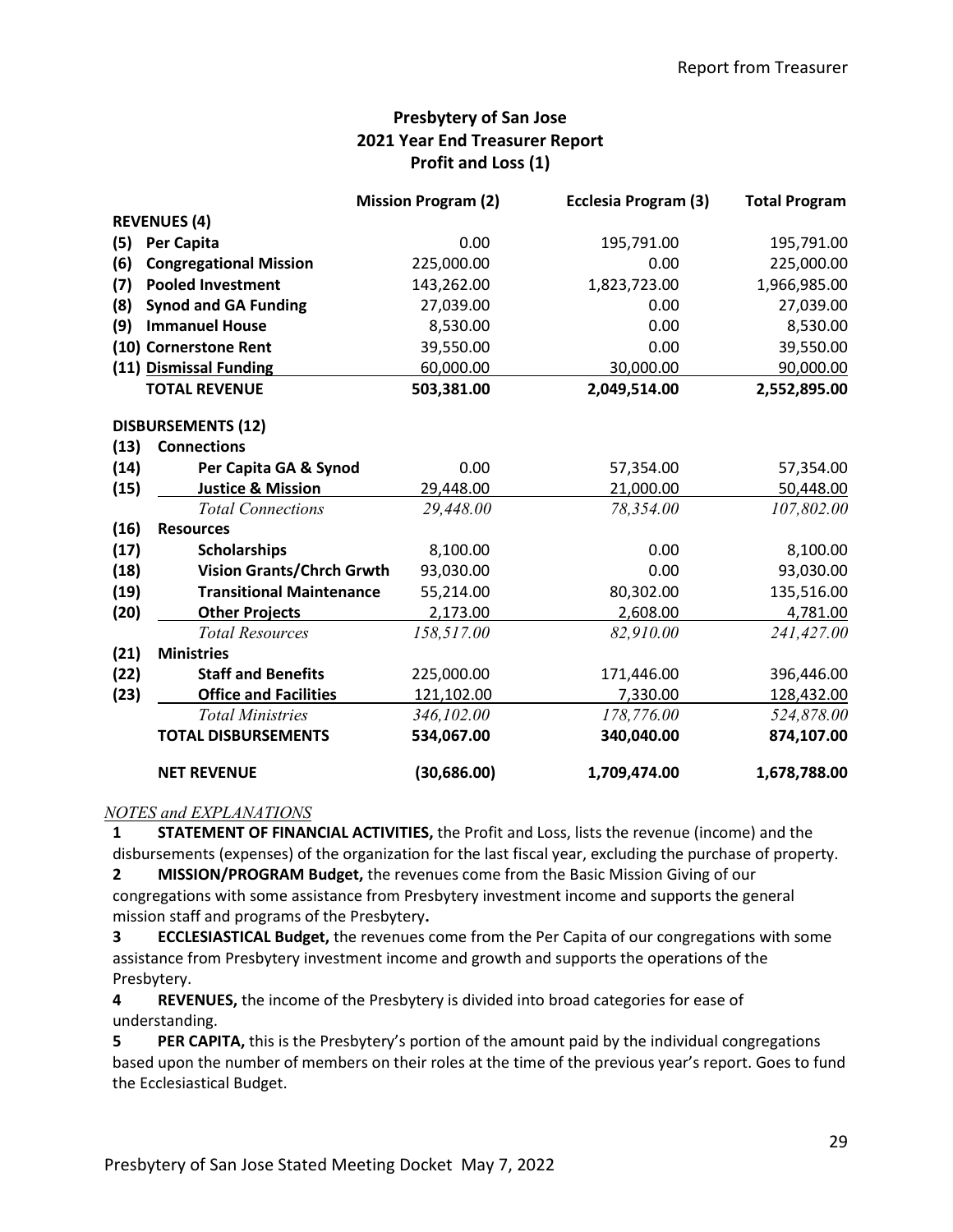**6 CONGREGATIONAL MISSION**, this is the Presbytery's portion of the Basic Mission Giving from the churches of the Presbytery. Goes to fund the Mission Program budget.

**7 POOLED INVESTMENT,** this includes the interest, dividends, and unrealized growth or loss from Presbytery's investment pool which are used to help fund the budget of both the Mission and Ecclesiastical Program.

**8 SYNOD AND GA FUNDING,** Synod of the Pacific has extra income from their Savings and Loan program, and they share some of their excess with each of the Presbyteries in the Synod. There are a few endowments set up at the Synod (Anne Penke) and the GA (Walker, Miesse) that send income to our Presbytery. Additionally, some of our revenue comes from GA funding for programs like Hunger and Peacemaking.

**9 IMMANUEL HOUSE,** this is pass through income sent by churches through the extra commitment giving program of the Synod and is passed on to the IH Board for their use in the mission of transitional housing for refugees.

**10 CORNERSTONE RENT,** Cornerstone church pays the equivalent of their share of the cost of insurance, taxes, maintenance, and utilities for the Meridian Way property.

**11 DISMISSAL FUNDING,** these funds are the interest (4%) on the dismissal money used for various Community Mission Projects, Congregational Renewal Projects, and Per Capita Assistance. (30,000 each) Congregations and elders can apply for these funds for use in Mission and Renewal projects within the Presbytery.

**12 DISBURSEMENTS,** the expenses of the Presbytery are divided into three areas based upon our vision statement. We are seeking to build **connections** between churches and the community, we are seeking to provide needed **resources** to congregations, and we are seeking to help individual **ministries** as well.

**13 CONNECTIONS,** the various ways the Presbytery supports congregations and their work of ministry to the communities where we live.

**14 PER CAPITA, GA AND SYNOD,** this is our annual assessment paid to the GA and Synod.

**15 JUSTICE AND MISSION,** this line includes the budgeted expenditures of the Mission and the Peace & Justice task forces.

**16 RESOURCES,** ways we are resourcing congregations for greater effectiveness.

**17 SCHOLARSHIPS,** these scholarships are available for adults and youth from the churches of the Presbytery for camps, conferences, and further religious education.

**18 VISION GRANTS/CHURCH GROWTH,** we have a variety of grants available for projects at our churches to improve the quality of the church's program and ministry.

**19 TRANSITIONAL MAINTENANCE,** these are a few expenses incurred this year to work with the closing of facilities at Watsonville Main, and setting up plans for the future.

**20 OTHER PROJECTS,** including the resources of Representation and Empowerment, Stewardship Training, the Media Center support, COM and CPM committees, Emergency Assistance, and the like.

**21 MINISTRIES,** mobilize (Assist) relationships between Teaching and Ruling Elders within the bounds of the Presbytery so we can work together for the greater good of the Kingdom of God.

**22 STAFF AND BENEFITS,** providing the Exec Presbyter, Stated Clerk, Office Manager, Accountant, and Treasurer to help the ongoing work of the Presbytery.

**23 OFFICE AND FACILITIES,** carrying on the work of the Presbytery including supplies, equipment, payroll services, auditing, insurance, utilities, etc.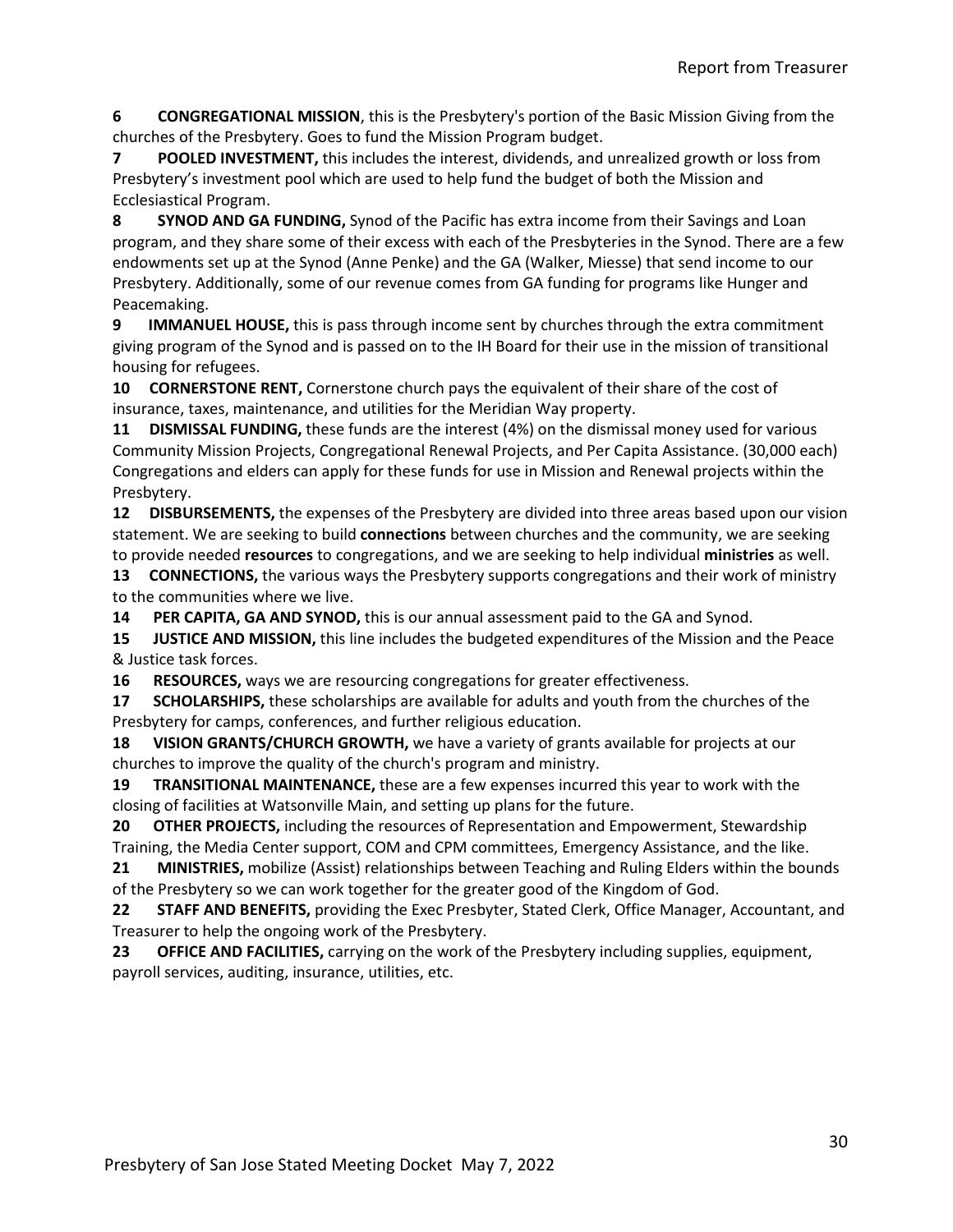## **Presbytery of San Jose 2021 Year End Treasurer Report Statement of Financial Position (1)**

|            |                                   | <b>Mission Program (2)</b> | Ecclesia. Program (3) | <b>Total Program</b> |
|------------|-----------------------------------|----------------------------|-----------------------|----------------------|
| ASSETS (4) |                                   |                            |                       |                      |
| (5)        | <b>Cash Accounts</b>              |                            |                       |                      |
| (6)        | <b>Bank &amp; Savings Accts</b>   | 96,983.00                  | 498,533.00            | 595,516.00           |
| (7)        | <b>Synod Cash Accts</b>           | 24,570.00                  | 98051.00              | 122,621.00           |
|            | <b>Total Cash Accounts</b>        | 121,553.00                 | 596,584.00            | 718,137.00           |
| (8)        | <b>Investment Accounts</b>        |                            |                       |                      |
| (9)        | <b>Synod (MDC) Accts</b>          | 25,223.00                  | 1,022,386.00          | 1,047,609.00         |
| (10)       | <b>Presbyterian Foundation</b>    | 1,416,708.00               | 2,131,050.00          | 3,547,758.00         |
| (11)       | <b>Brokerage Acct</b>             |                            | 11,245,526.00         | 11,245,526.00        |
| (12)       | <b>Credit Lines Out</b>           |                            | 30,554.00             | 30,554.00            |
|            | <b>Total Investment Accts</b>     | 1,441,931.00               | 14,429,516.00         | 15,871,447.00        |
| (13)       | <b>Fixed Assets</b>               |                            |                       |                      |
| (14)       | <b>Real Estate (book value)</b>   | 0.00                       | 3,822,952.00          | 3,822,952.00         |
|            | <b>TOTAL ASSETS</b>               | 1,563,484.00               | 18,849,052.00         | 120,412,536.00       |
|            | <b>LIABILITIES (15)</b>           |                            |                       |                      |
| (16)       | <b>Restricted Funds</b>           |                            |                       |                      |
| (17)       | <b>Special Funds</b>              | 176,709.00                 | 204,617.00            | 381,326.00           |
| (18)       | <b>Scholarship Funds</b>          | 720,000.00                 |                       | 720,000.00           |
| (19)       | <b>Evergreen Funds</b>            | 613,960.00                 |                       | 613,960.00           |
| (20)       | <b>Reserve Fund</b>               |                            | 3,811,097.00          | 3,811,097.00         |
| (21)       | <b>Cypress Ave. Funds</b>         |                            | 1,470,000.00          | 1,470,000.00         |
| (22)       | <b>Dismissal Receipts to date</b> |                            | 2,349,838.00          | 2,349,838.00         |
| (23)       | <b>UP Watsonville</b>             |                            | 886,219.00            | 886,219.00           |
| (24)       | <b>Urban Ministry SJ</b>          |                            | 3,146,494.00          | 3,146,494.00         |
| (25)       | <b>Office Operations</b>          | 52,815.00                  | (5,961.00)            | 46,854.00            |
|            | <b>Total Restricted Funds</b>     | 11,563,484.00              | 11,862,304.00         | 13,425,788.00        |
| (26)       | <b>Unrestricted Funds</b>         |                            |                       |                      |
| (27)       | <b>Real Estate</b>                | 0.00                       | 3,822,952.00          | 3,822,952.00         |
| (28)       | <b>Cash Equivalents</b>           | 0.00                       | 3,163,796.00          | 3,163,494.00         |
|            | <b>Total Unrestricted Funds</b>   | 0.00                       | 6,986,748.00          | 6,986,748.00         |
|            | <b>TOTAL LIABILITIES</b>          | 1,563,484.00               | 18,849,052.00         | 20,412,536.00        |

#### *NOTES and EXPLANATIONS*

1 **STATEMENT OF FINANCIAL POSITION,** the Balance Sheet, does not indicate anything related to income and expenses but summarizes the assets (holdings) and liabilities (obligations) of the Presbytery. 2 **MISSION/PROGRAM,** this column includes the locations of the assets owned by the Presbytery directly related to the Mission/Program budget.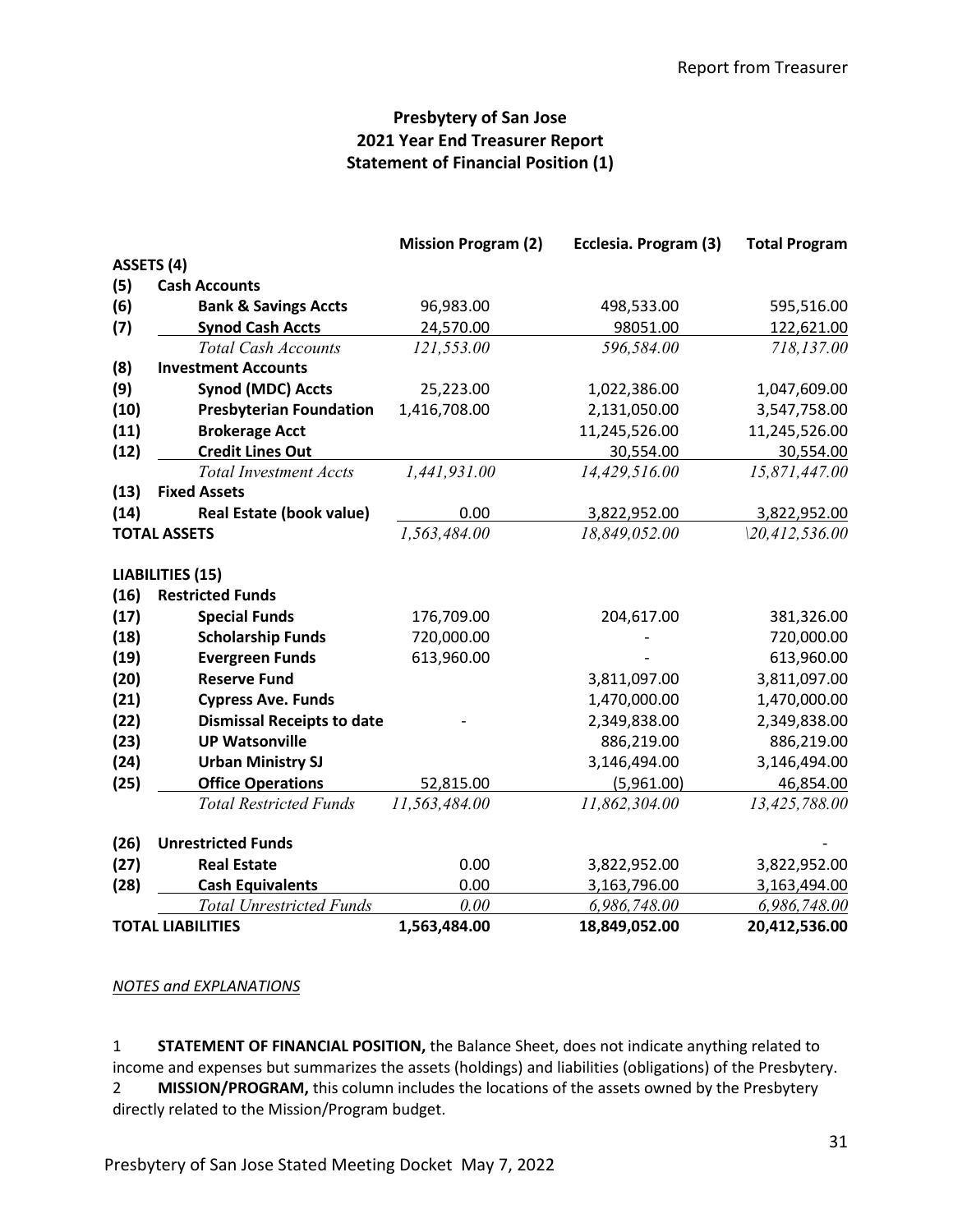3 **ECCLESIASTICAL PROGRAMS,** this column includes the locations of the assets owned by the Presbytery directly related to the Ecclesiastical/Program budget.

4 **ASSETS,** the assets are defined as any real asset, like a bank account, the value of investments, the book value of real property, and the like.

5 **Cash Accounts,** these monies are in bank and savings accounts and in "demand" accounts at the Synod. They are to help meet the short-term obligations of the Presbytery, i.e., day-to-day cash flow.

6 **Bank & Savings Accts,** show the total balances of various bank and savings accounts, located at Bank of the West at year end.

7 **Synod Cash Accts,** are the balances of various deposits with the Synod of the Pacific in Custodial Funds that receive interest. These include accounts where the money is deposited "on demand" just like a savings account.

8 **Investment Accounts,** these accounts include longer term investment (MDCs) available through the Synod, mutual funds, ETFs, Bonds, and some additional investments.

9 **Synod (MDC) Accts,** are similar to CDs which pay a higher rate of return depending on the length of time the money is invested. This is a product of the Synod of the Pacific; and is available to Presbyteries and local churches in the Synod but not to individuals.

10 **Presbyterian Foundation (NCF) Accts,** are mutual funds invested by the New Covenant Funds. The Growth fund invests in stocks of the S&P 500 companies according to the Socially Responsible guidelines of the General Assembly. The Income Fund includes government bonds and similar fixed income opportunities. You can see information about these investments on their website; NewCovenantFunds.com

11 **Brokerage Acct,** The Stock portion of the Brokerage account is invested in S&P 500 vehicles SPY (general S&P 500 stocks), SPYX (general S&P without Carbon 200 companies), and SUSA (general S&P stocks with high commitment to ESG protocols). The Bond portion of the Brokerage account is invested in a variety of corporate bonds available on the open market; laddered out over an 6-8-year time horizon.

12 **Credit Lines Outstanding,** in certain extraordinary circumstances the Presbytery has loaned monies at interest for specific projects that seemed beneficial. Presbytery encourages churches who are looking for loans to take advantage of the Synod Loan Program and their various different interest rates and loans.

13 **Fixed Assets,** this includes property assets that are real property, owned in the name of the Presbytery alone, not in conjunction with individual churches.

14 **Real Estate,** The Presbytery owns the property known as the Immanuel House, operated by the Immanuel House Board for transitional refugee housing; the property at Meridian Way where the offices are located, and Cornerstone Church currently resides; the property on Beach Street in Watsonville, the property on Main Street in Watsonville; the property on Mental Ave in Santa Cruz and the Catamaran purchased by donations to the Sweaty Sheep NWC. These properties are listed at book value less the accumulated depreciation. Note: Book Value means the price originally paid for the property.

15 **LIABILITIES,** the liabilities show how much of the assets are allocated to specific projects. For example, your home bank account might have \$5,000 in it. But some of that money is specifically earmarked for the upcoming insurance payment and future property taxes so you cannot spend all of the money in the checking account. The Presbytery has obligations as well.

16 **Restricted Funds** have been set aside for specific projects, with the expectation that they will be used in the future for those purposes or reallocated to other projects. All of the restrictions were set by a vote of the Presbytery and can be adjusted at anytime by a vote of the Presbytery.

17 **Special Funds** set aside, usually, from unspent budgeted items, to pay for programs in the future, like the Youth Triennium, Camperships, Christian Education projects, Cong. Development, Representation, Justice & Mission, COM projects, and other ministries of the Presbytery.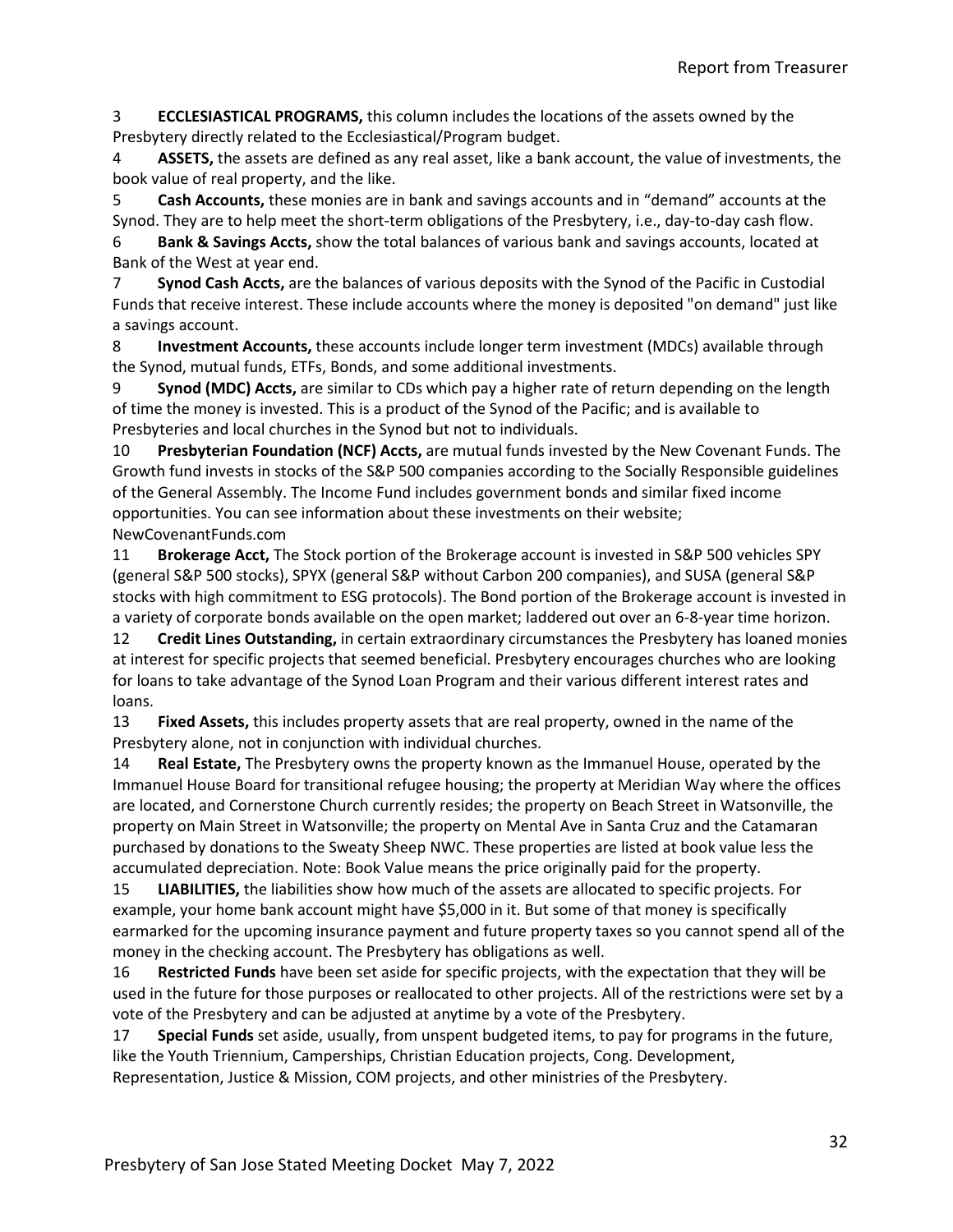18 **Scholarship Funds,** the proceeds of these funds, primarily coming from the sale of the Corralitos Camp property (1990 time frame) and set aside at the time by a vote of Presbytery, generate income for scholarships for people within the Presbytery to attend camps and conferences.

19 **Evergreen Funds,** this is money from the sale of their church property and is managed by the Presbytery and the income is used to help the Evergreen church with some of its ongoing expenses.

20 **Reserve Fund,** with an ongoing combined Mission Program and Ecclesiastical Program Budget of 750,000, the reserve monies are designed to produce enough Return on Investment (ROI) to cover approximately 1/4 of the annual budget if so needed.

21 **Cypress Ave. Funds** came from the sale of the Cypress Ave Property and were set aside at the time by the Presbytery for Korean American ministries.

22 **Dismissal Receipts to date**, these funds have come from the settlement agreements of the dismissal of churches in our Presbytery. The proceeds of these investments will fund per capita, community mission, and congregational renewal through grants to churches in our Presbytery. See the criteria and the application forms under the Financial Affairs Committee on the Presbytery website; sanjosepby.org.

23 **UP Watsonville**, these are monies set aside for the commission at UPC Watsonville

24 **Urban Ministry San Jose**, these are monies set aside for the work of the commission related to San Jose First church property sale and future ministry. Currently being used to refurbish the school building on the property of Westminster Presbyterian Church in San Jose to be rented by the Bill Wilson Center for increasing their work to at risk youth in the greater San Jose area.

25 **Office Operations,** these monies are available for expenses related to the office of the Presbytery.

26 **UnRestricted Funds,** these include the value of properties of the Presbytery, and cash equivalents that have not been earmarked for a particular purpose or project at the moment.

27 **Real Estate,** see item 14 above for a list of the properties.

28 **Cash Equivalents,** this money could be allocated in the future for various projects, however, in the meantime they help generate the income of the portfolio for the benefit of the ongoing budget and the future vision of the Presbytery of San Jose.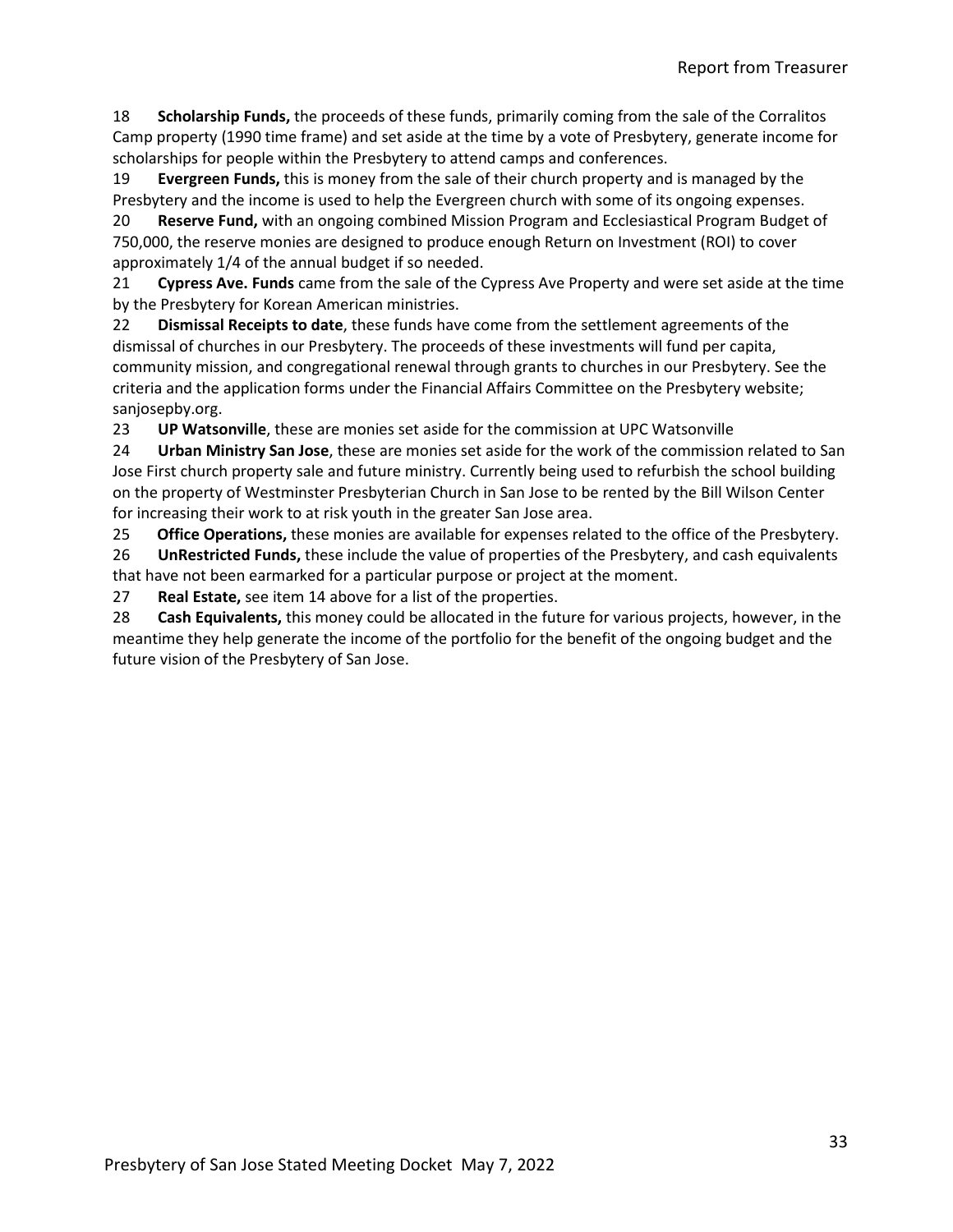## **Presbytery of San Jose 2021 Gain and Loss Ecclesia Statement of Financial Position**

|      |                                                    | <b>Beginning of Year (2)</b> | <b>Net Gain or Loss</b> | <b>End of Year</b> |
|------|----------------------------------------------------|------------------------------|-------------------------|--------------------|
|      | ASSETS (4)                                         |                              |                         |                    |
| (5)  | <b>Cash Accounts</b>                               |                              |                         |                    |
| (6)  | <b>Bank &amp; Savings Accts</b>                    | 189,614.00                   | 308,919.00              | 498,533.00         |
| (7)  | <b>Synod Cash Accts</b>                            | 30,402.00                    | 67,649.00               | 98,051.00          |
|      | <b>Total Cash Accounts</b>                         | 220,016.00                   | 376,568.00              | 596,584.00         |
| (8)  | <b>Investment Accounts</b>                         |                              |                         |                    |
| (9)  | <b>Synod (MDC) Accts</b>                           | 1,466,209.00                 | (443, 823.00)           | 1,022,386.00       |
| (10) | <b>Presbyterian Foundation</b>                     | 2,036,075.00                 | 94975.00                | 2,131,050.00       |
| (11) | <b>Brokerage Acct</b>                              | 10,043,350.00                | 1,202,176.00            | 11,245,526.00      |
| (12) | <b>Credit Lines Out</b>                            | 34,047.00                    | (3,493.00)              | 30,554.00          |
|      | <b>Total Investment Accts</b>                      | 13,579,681.00                | 849,835.00              | 14,429,515.00      |
| (13) | <b>Fixed Assets</b>                                |                              |                         |                    |
| (14) | <b>Real Estate (book value)</b>                    | 3,631,492.00                 | 191,460.00              | 3,822,952.00       |
|      | <b>TOTAL ASSETS</b>                                | 17,431,189.00                | 1,417,863.00            | 18,849,052.00      |
| (16) | <b>LIABILITIES (15)</b><br><b>Restricted Funds</b> |                              |                         |                    |
| (17) | <b>Special Funds</b>                               | 341,890.00                   | (137, 273.00)           | 204,617.00         |
| (18) | <b>Scholarship Funds</b>                           |                              |                         |                    |
| (19) | <b>Evergreen Funds</b>                             |                              |                         |                    |
| (20) | <b>Reserve Fund</b>                                | 3,800,000.00                 | 11,097.00               | 3,811,097.00       |
| (21) | <b>Cypress Ave. Funds</b>                          | 1,490,000.00                 | (20,000.00)             | 1,470,000.00       |
| (22) | <b>Dismissal Receipts to date</b>                  | 2,330,506.00                 | 19,332.00               | 2,349,838.00       |
| (23) | <b>UP Watsonville</b>                              | 895,721.00                   | (98, 502.00)            | 886,219.00         |
| (24) | <b>Urban Ministry SJ</b>                           | 3,456,184.00                 | (309, 690.00)           | 3,146,494.00       |
| (25) | <b>Office Operations</b>                           | 0.00                         | (5,961.00)              | (5,961.00)         |
|      | <b>Total Restricted Funds</b>                      | 12,314,301.00                | (451, 997.00)           | 11,862,304.00      |
| (26) | <b>Unrestricted Funds</b>                          |                              |                         |                    |
| (27) | <b>Real Estate</b>                                 | 3,631,492.00                 | 191,400.00              | 3,822,952.00       |
| (28) | <b>Cash Equivalents</b>                            | 1,485,396.00                 | 1,678,400.00            | 3,163,796.00       |
|      | <b>Total Unrestricted Funds</b>                    | 5,116,888.00                 | 1,869,860.00            | 6,986,748.00       |
|      | <b>TOTAL LIABILITIES</b>                           | 17,431,189.00                | 1,417,863.00            | 18,849,052.00      |

# **Numbers refer to the notes that begin at the bottom of Page 31.**